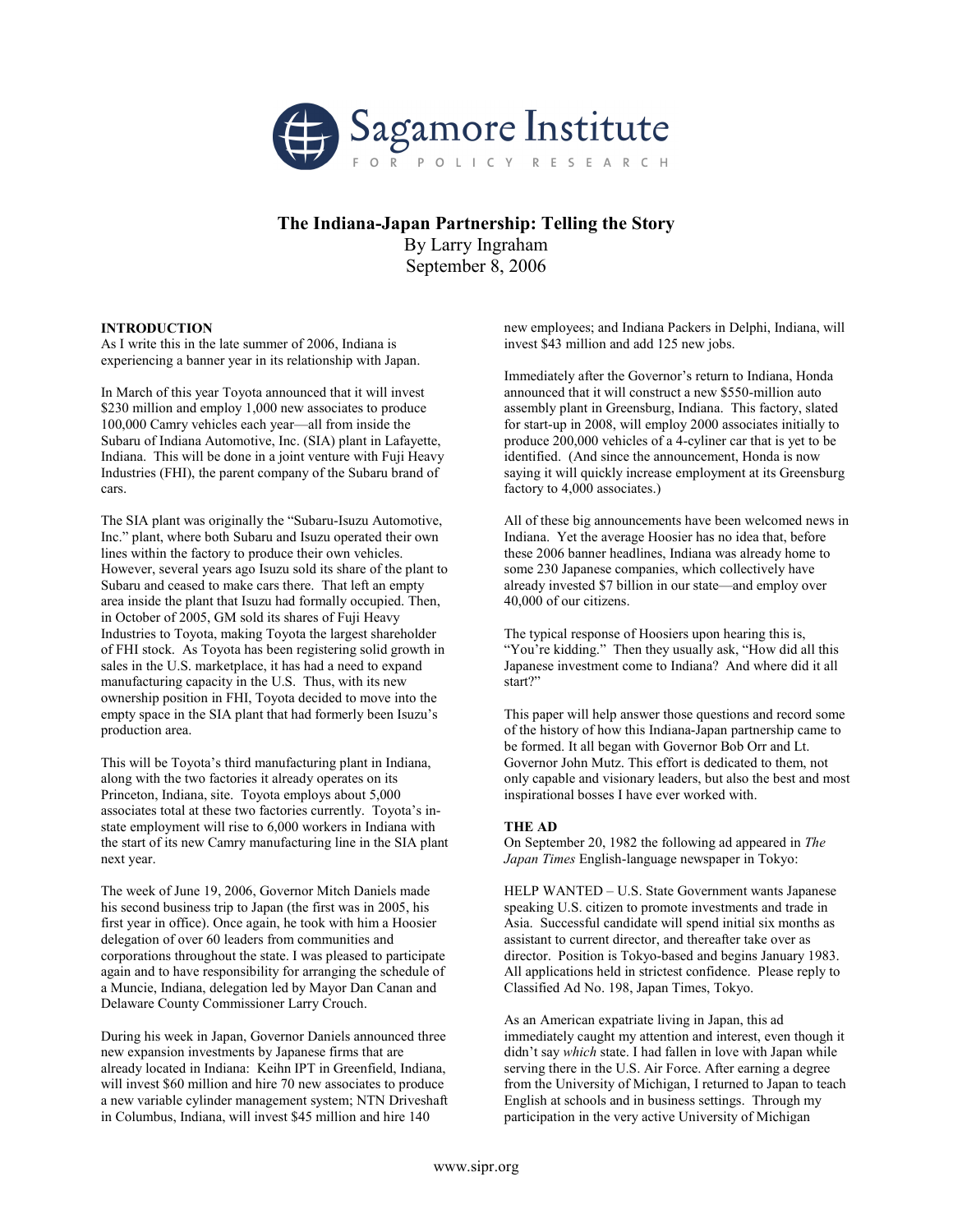Alumni Club of Tokyo, I had met Nancy Hennigar (a graduate of Michigan State), who was Director of the State of Michigan's Tokyo office. So I knew Michigan was represented in Japan, but I didn't know of any other states that also had offices there.

My assumption was that this must be a West Coast state where I had never traveled before. Nevertheless, I thought I would enjoy this type of work, mainly because it would place me right in the middle of the bridge between the U.S. and Japan. So I quickly sent off my resume and cover letter to the address indicated.

After a week or so I was very surprised to receive a letter with a big, red "Indiana" stamped on the envelope above a Tokyo return address. On October 19, I went to the Indiana Tokyo office for my first interview with Charles Dodson, director of the office, and Jeff Bloch, who was visiting Japan from the International Trade Department of the Indiana Department of Commerce.

This began a very long series of meetings and interviews over the next months. When the state's selection process had narrowed down the applicants to me and one other man, we both had final interviews in Tokyo in February 1983 with Alan Kimbell, Deputy Director of the Indiana Department of Commerce, and Dave Richmond, President of the Columbus, Indiana, Economic Development Board. Richmond happened to be in Japan with an investment-seeking group from Columbus.

Kimbell was kind enough to tell me that the state could only guarantee me the job through the end of 1984, given that Governor Orr and Lt. Governor Mutz would be running for re-election in November of 1984. If they were to lose, that could mean that the new administration would place its own new people in jobs of importance in the Department of Commerce. I thanked Kimbell for telling me that, but told him that I really wanted the job and would be happy to have it if only through the end of 1984.

Richmond was the first Indiana community representative that I met. At the time, he was perhaps the only professional economic development director in the state of Indiana. That is why Lt. Governor Mutz asked him if he would help interview the two finalists for the Indiana East Asian Office position.

I should add that at no time in the whole interview process was I asked what my politics were.

Finally, on the evening of March 22, 1983, I was offered the job. I went into the Indiana office the very next day and began the planning with Kimbell and Dodson about my responsibilities. I was about to embark on the most exciting and rewarding period of my life—and the beginning of a new chapter in Indiana's economic life.

# THE EAO

It was then-Lt. Governor Bob Orr who had the vision of opening Indiana offices overseas to promote trade to, and investment from, Asia and Europe. He took this proposal to the Indiana legislature during the second Bowen-Orr administration and received the funding necessary to open an East Asian Office (EAO) of the Indiana Department of Commerce in Tokyo as well as an Amsterdam office of the Indiana Department of Commerce.

Initially, a U.S.-managed trading firm in Tokyo had been selected to represent Indiana's interests. However, that arrangement had not proved satisfactory to Governor Orr and Lt. Governor Mutz, who came into office in 1981. Lt. Governor Mutz traveled to Tokyo to initiate the transition to Indiana's own full-time office, and he hired Dodson to set it up and operate it. Dodson's original staff of Indiana's EAO included him and Yoko Kamiryo, who served as secretary.

Dodson had lived in Japan a number of years and had worked previously as a Japan representative for several U.S. firms wishing to penetrate the Japanese marketplace. Fluent in Japanese and comfortable in the Japanese culture, Dodson was the perfect first representative for Indiana in Japan. Kamiryo had great secretarial skills and a very strong command of the English language. She also had a very good sense of humor, which was important, since she often received calls at the Indiana trade office from Japanese who were looking for the "Indian Embassy."

#### GOALS OF THE EAO

The goals of the East Asian Office of the Indiana Department of Commerce in Tokyo were to: attract Japanese (and Asian) investment to Indiana, promote Hoosier trade to and from Japan and Asia, and foster cultural ties between Indiana and Japan and Asia. In essence, the EAO was Indiana's embassy in Japan—I always made sure that U.S. Ambassador to Japan Mike Mansfield was not around when I told our Japanese guests that I was Indiana's Ambassador to Japan—and through our doors came all kinds of people, projects, requests and needs.

While there were many responsibilities for the office, Governor Orr and Lt. Governor Mutz made it very clear to me that their top priority was to attract Japanese investment to our state. The three chief reasons for this were to provide new job opportunities for Hoosiers, to increase the tax base of Indiana communities, and to bring new technology to our state. They offered me their full cooperation in this endeavor.

By the time I took over at EAO in April of 1983, there were at least 12 other states that also had offices in Tokyo— Michigan, Ohio, Illinois, Kentucky, Alabama, South Carolina, North Carolina, Washington, Oregon, Virginia, Georgia and Florida. Together with Indiana, these thirteen original states formed the American State Offices Association or ASOA.

Every month these U.S. state office representatives met for lunch at the U.S. Embassy in Tokyo to hold an ASOA meeting and discuss items of mutual interest with Embassy representatives. But since no one wanted to give any advantage or information to a competing state, especially relating to investment, I always joked that we state reps actually got together at the Embassy to fib about what we were doing.

Attending these monthly meetings and getting to know the other state reps and overhearing various conversations, it became clear to me that I probably had the best situation of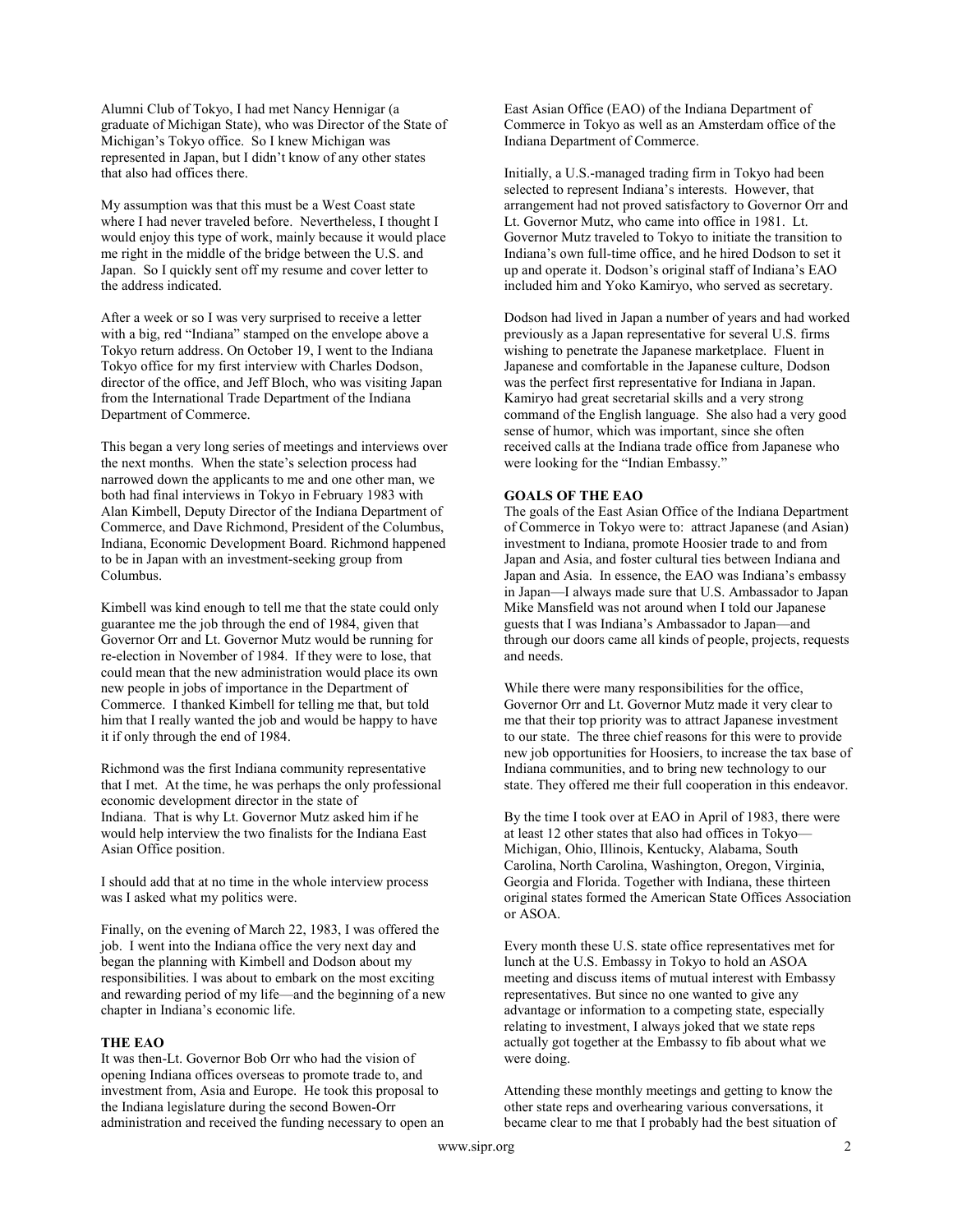all of them. That is because I had the direct support of Governor Orr and Lt. Governor Mutz in my efforts. It seemed that the other state reps were limited to passing their messages to persons in their state's trade bureaucracy, where it might or might not be processed quickly or might or might not be passed up to the Governor's attention.

This highlights a crucial point: The home support a state trade office based in Japan has is critical to the success of the overall mission. It is even more important than the talents and actions of the state's representative in Japan. No matter how good a representative is or what he or she may accomplish, it is for naught if the home state government is not responsive, supportive and proactive.

I was Director of the East Asian Office of the Indiana Department of Commerce for the three full fiscal years of 1983-84, 1984-85 and 1985-86. The fiscal year for the state was from July 1 of one year to June 30 of the next year. Our budget for my first year at EAO was \$145,000. This was split amongst the following categories: Salaries and Benefits, Office Operating Expenses, Entertainment Expenses, Dues and Subscriptions, Printing and P.R., Travel and Transportation, and Equipment Purchase and Lease.

In the 1984-85 fiscal year, the EAO's operating budget was \$178,992, which enabled us to hire Toshi Tomioka of ING Enterprises in Tokyo on a part-time basis to assist the office with translations of marketing materials and to help out in busy times with visiting delegations. Due to the successes we were achieving, the 1985-86 budget for the EAO was raised to \$231,532.

By the third year, our activity level had increased to the point that we needed more staff assistance on a daily basis. I asked the state to assign Todd Wynn from the International Trade Office of the Indiana Department of Commerce. I also hired Hiromi Hemuki of Marketing Dynamics to work in our office on a full-time basis in January of 1986 to assist us with Japanese marketing, translations and program development. (Hemuki has been a vital member of the staff of the EAO since then, and today, he is Director of the East Asian Office of the Indiana Economic Development Corporation in Tokyo.)

Looking back, \$145,000 seems like a small amount, but at that period of time the dollar was twice as strong against the yen as it is today. In the 1983-84 period, one dollar purchased 220 yen. Today one dollar in 2006 purchases around 110 yen.

During my tenure, the fiscal-year budget was used to buy future yen contracts ahead of time, so that we knew precisely how much yen we would have each month. These contracts were made in 12 monthly installments. AFNB Bank (American Fletcher National Bank) in Indianapolis always handled these transactions for us. This helped us avoid sudden changes in the yen/dollar exchange rate that might occur in the coming year.

There was one major glitch in this system, however: The state operated under an accounting system that made payments in arrears. That meant that our office submitted monthly expense reports back to Indiana budget officials

before we received the wire reimbursements in yen. As a result, at the start of each fiscal year (in July), EAO did not have funds to operate. The first payments of the new fiscal year did not reach us until August. The solution to this dilemma was less than perfect, but it got the job done: the EAO's director would go to Mitsubishi Bank and take out a personal loan of 2 million yen (then about \$10,000) to "float" the EAO until the first payments of the fiscal year arrived from Indiana.

When this convoluted system was explained to me, I was stunned that I would have to take out my own personal loan in order to work for the state of Indiana. However, I wanted the job badly enough that I quickly got over it and proceeded to Mitsubishi Bank with my predecessor to finish the paperwork necessary to give our office its floating capital.

# THE IDOC

One of the unique things about Indiana's trade posture in the 1980s was that the Lt. Governor served, by law, as head of the Indiana Department of Commerce (IDOC), with full responsibility for economic development matters for the state. The Lt. Governor was also Commissioner of Agriculture and head of the Department of Tourism. In other words, John Mutz was a busy man.

Two deputy directors—Alan Kimbell and Brian Bosworth carried some of Lt. Governor Mutz's burdens at IDOC. Kimbell had responsibility for industrial development, agriculture and sales. Bosworth had responsibility for policy, financial aid and energy.

My direct contact for the EAO in Tokyo with the Indiana Department of Commerce was Phil Grebe, who was Director of the International Trade Division. Grebe understood international business and provided the Tokyo office with all the support and backup we could ever need.

As Director of the EAO in Tokyo, I also worked closely with Mark Akers, Director of the Industrial Development Division. It was Akers' responsibility, and that of his staff, to work to promote corporate retention in Indiana, as well as corporate attraction to Indiana. Akers and I would spend a great deal of time working together.

Related to industrial development, I also worked very closely with Chuck Preston, who was Director of the Business and Financial Services Division. It was Preston and his staff who prepared the incentive packages that were offered to U.S. and foreign investment projects considering expansions or new investments in Indiana.

I also worked closely with Gary Swaim, who was Director of the Agricultural Division. We devoted countless hours on exports of Indiana meat, grain, popcorn and wine to Japan and other Asian countries.

Many of these individuals helped familiarize me, as a son of Michigan, with the government, industries, agriculture and communities that made Indiana so unique. By leading me from county to county, they enabled me to promote Indiana with firsthand knowledge and confidence when I returned to Japan.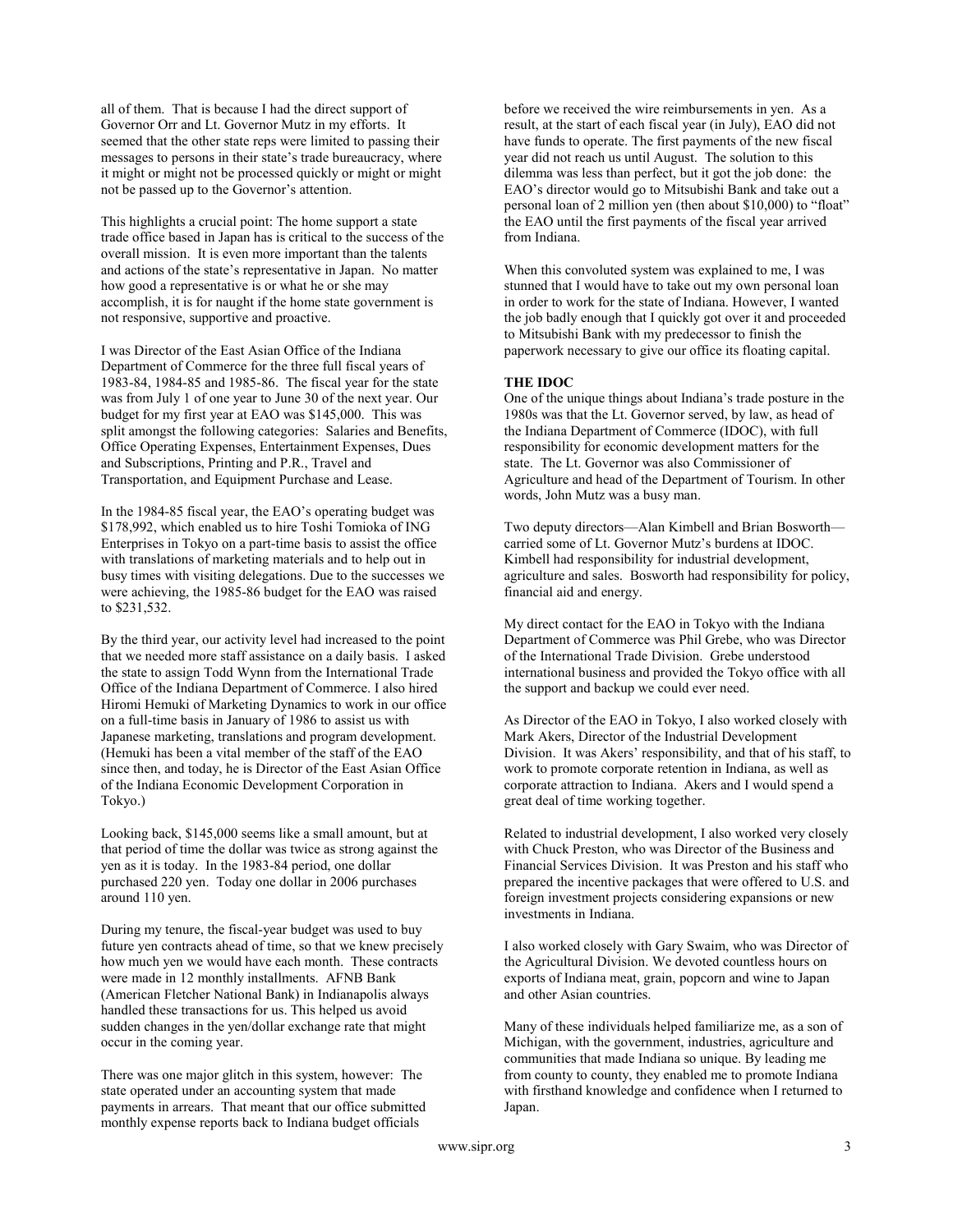Looking back on all of this, I think one of the main reasons that Indiana became so successful in attracting domestic and international companies in the 1980s was the strong fellowship that existed within the staff of the Indiana Department of Commerce. People were committed and motivated to do their best for the Governor and Lt. Governor, who both granted young people tremendous amounts of responsibility. Turnover was very low, and loyalty and morale were very high.

This was definitely the result of Governor Bob Orr and Lt. Governor John Mutz forming a true partnership together to run the affairs of the state.

# THE "STATE" OF INDIANA

The so-called Rust Belt of the Midwest was hit hard by the recession of the early 1980s. Governor Orr and Lt. Governor John Mutz were faced with double-digit inflation, doubledigit interest rates, and double-digit unemployment when they came into office in 1981. "People were scared," Mutz recalls. "There were gasoline shortages and high prices. The world had turned upside down."

Kimbell remembers waking up one morning and turning on the national news to learn that the highest unemployment rate in the U.S. was in Anderson, Indiana—with 20 percent of the city out of work

The recession was so bad that many leaders acted as if the problem was too large to solve. But Mutz, Kimbell and Bosworth decided to approach the dilemma at two levels.

First, on the local level, they asked, "How can state government give people hope?" Hope is essential because from it comes the energy, resources and drive on which economic success so often depends. They decided that one way to offer hope was to create LEDOs, or Local Economic Development Organizations, in Indiana. In those years, there were perhaps only six communities in Indiana that had their own economic development organizations responsible for retaining companies in their area and attracting new companies to invest. Columbus and Indianapolis were two of the Indiana communities that had such an effort.

The LEDOs needed to be based on a partnership of education, government and social services. Mutz points to Columbus as the model at that time. "Columbus had the key—enlightened local leadership" Mutz says. He credits Dave Richmond for much of the success. For example, he learned from Dave Richmond that it is the little things that make a difference. When Columbus was courting the German company CLAAS to build a factory there, Richmond found German speaking women in the community who served dinner to the CLAAS German executives on a visit to Columbus. He also made extraordinary arrangements to have a CLAAS combine brought to Columbus in advance of the arrival of the CLAAS executives. The CLAAS president was flabbergasted to see one of his company's large combines parked there as a "welcome" to Columbus. Those little touches resulted in CLAAS deciding that Columbus was the ideal community.

Second, Mutz, Kimbell and Bosworth determined that they had to attract and invite new industry to Indiana. But where would they search for it? Mutz and the team concluded that foreign investment was the only choice, since there few opportunities with U.S. firms at that time. That invited another question: Where was the investment cash overseas? The obvious answer was Japan.

Japan, at that period of time, had a cash glut. The Japanese people are famous for their enormous savings rate. And by fate and timing, Japanese companies were ready to begin investing in the U.S. market by the early 1980s.

The main objectives of this drive for new investment were to provide new jobs to Hoosiers, to increase the tax base of Indiana communities, and to bring new technology to our state and not lose it to our surrounding neighbors.

Pursuing Japanese investment, according to Mutz, helped Indiana improve its information base and to be extra precise about how the state calculated the cost of establishing factories here. This is because Japanese projects in the 1980s usually considered multiple sites in multiple states. Japanese investors then asked for extreme amounts of information from the state and local officials on the cost of doing business in that state and locale. Namely, they wanted to know precisely the taxes they would incur based on their investment and projected hiring, the tax abatement incentives offered for buildings and equipment, the average hourly wages in different areas, as well as the cost of workmen's compensation and unemployment insurance rates and so on. They demanded this in order to construct their elaborate comparison charts that would help them choose a final state and site. It was not unusual to be asked the same question multiple times by different persons in the same company. The reason for this was to confirm that the answer was always the same.

In the early 1980s, Indiana had one of the lowest workers' compensation rates and the lowest unemployment insurance in the nation. As a result, Indiana had a large buildup of funds in those accounts.

In addition, thanks to the state's constitution, Indiana cannot go into debt. State government runs on a two-year budget, and it must stay within the budget. This helps Indiana prevent building up the sort of huge debt with the federal government that neighboring states have accrued over the years—debt that has to be repaid. It also made Indiana very attractive to Japanese investment.

The payoff was that Indiana could offer lower taxes and a better business climate to its corporate citizens and prospective investors. As we put it at the time, when a company invested in Indiana they were investing in the future—they were not being asked to pay for past mistakes, as they would in neighboring states.

On top of this, Governor Orr's party controlled both houses of the General Assembly, which meant that any economic development programs the Governor asked for would be passed.

# "THE BEST OF MEN"

I borrowed the subheading for this section from the frontpage article in The Indianapolis Star on March 12, 2004,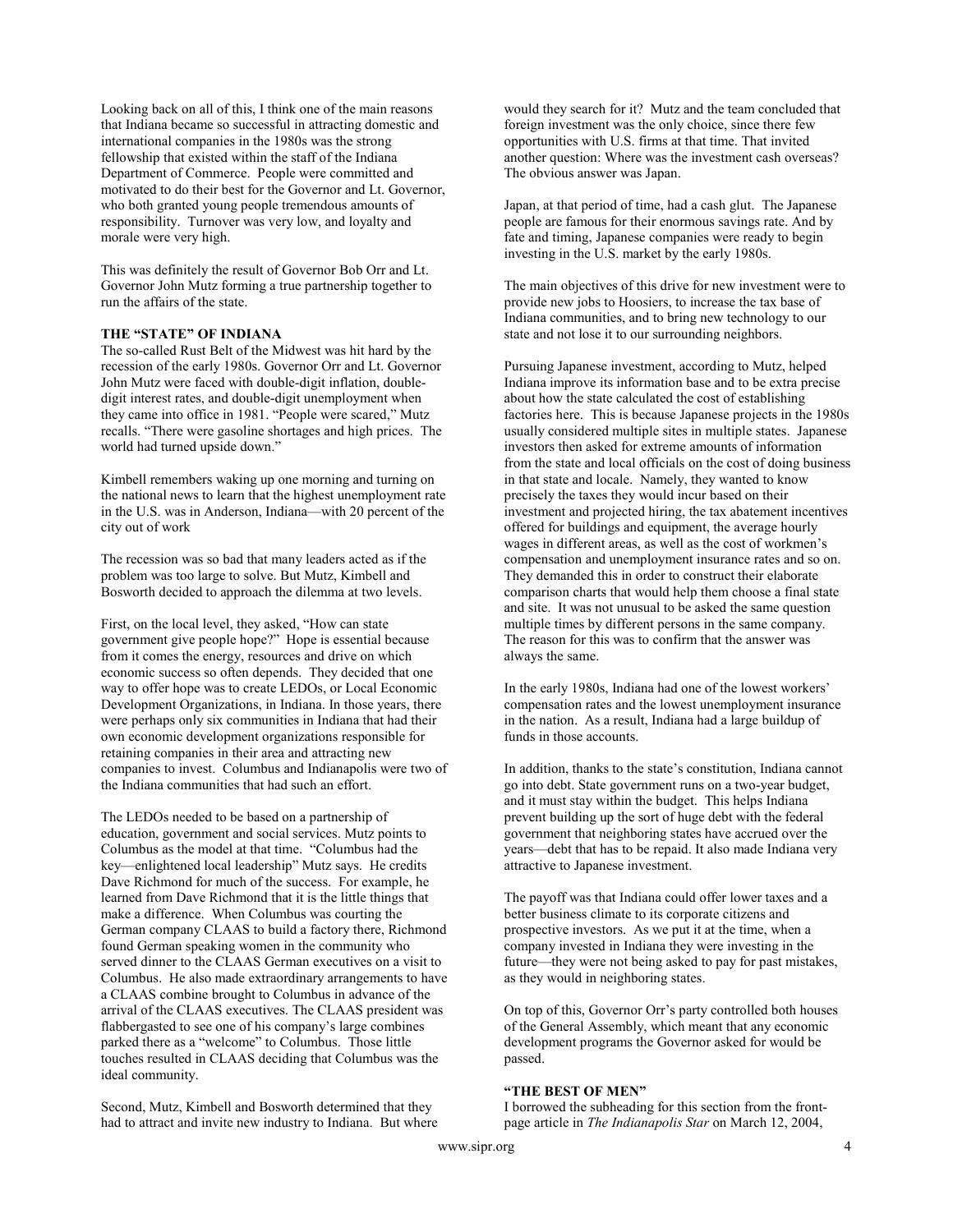which reported the passing of Robert D. Orr. He had served as Lt. Governor, Governor and U.S. Ambassador to Singapore. He distinguished himself in his years as Governor, especially in the area of economic development—and especially in building the bridge to Japan.

Governor Orr was fascinated with Japan in particular, and this was to prove instrumental in the positive approach he took in successfully wooing Japanese companies to invest in Indiana. He told me two stories over the years which I think help to explain this fascination.

In the first, his grandfather gave his father the task of going out to seek payment of outstanding debts that were owed to the family business, the Orr Iron Company in Evansville, Indiana. This was in the early 1900s.

His father successfully secured these monies for the company and returned to Evansville triumphant. In gratitude for his efforts, the grandfather gave his father a large portion of this recovered money as a reward. The young Orr then decided to use this unexpected wealth to travel to Asia with one of his buddies. They went to Japan by boat, rented a home there and lived there for some six months. While there the two men climbed Mt. Fuji and had many other interesting escapades.

The Governor told me how much he enjoyed hearing his father's tales about his many adventures in Japan as he was growing up. This helped him form a strong positive image of Japan from his childhood.

The second story concerns Governor Orr's experience in the Second World War. He had graduated from Yale University in 1940 and then attended Harvard Business School. He enlisted in the Army in 1942, and was a member of the Quartermasters Corps. He served in the Pacific Theater and found himself in Kyoto, Japan, in September of 1945 as part of the U.S. occupation force.

One Sunday, he and some of his Army friends left their base of operations to sightsee and shop in downtown Kyoto. Somehow the would-be Governor of Indiana became separated from his group of friends, and he found himself alone standing on a large street corner surrounded by hundreds of Japanese people. At 6-3, and wearing a U.S. Army uniform, he certainly stood out in a crowd. He looked around and realized that he was the only American amongst a sea of Japanese in a country that weeks before had been a sworn enemy of the United States. Yet no Japanese person threatened him or in any way gestured menacingly towards him. Every time I heard him tell this story, Governor Orr always marveled at the fact that he was accepted in Japan so soon after the war.

It would be the first of many times that Bob Orr was to be "accepted" in Japan.

Of course, Japan would have to be accepted in Indiana, too. Governor Orr was not only an international visionary; he was someone who had the ability to persuade Hoosiers into sharing that vision. It was not an easy task in those early days. Governor Orr was a great proponent of international trade. "The problem is," as I heard him say so many times,

"that the word export to Hoosiers means that you send your products from Indiana to...Iowa!" He worked very hard to emphasize to Hoosier manufacturers the importance and benefits of seeking markets and business opportunities overseas.

As I entered the East Asian Office in Tokyo in April of 1983, I remember that Phil Grebe told me that I was about to do something that no one else in the IDOC had ever done namely, to make back-to-back overseas trips with the Lt. Governor and then with the Governor. I was to accompany Lt. Governor Mutz to Korea and Hong Kong in May of 1983. Then I was to accompany Governor Orr to Taiwan and Japan in June of that year. There would be no other staff, no State Police security detail, no Hoosier legislative, community or corporate leaders, and no press.

My first meeting with Lt. Governor Mutz took place at Narita airport in Tokyo. The next day we flew to Seoul, South Korea, and then we went on to Hong Kong. Over the course of the trips to Korea and Hong Kong, I got to see the Lt. Governor in action. He brought the mind and passions of a successful businessman to the office of Lt. Governor. He knew what he was talking about when he met with his counterparts in Asia—and they recognized this.

Titles aside, the reality was that John Mutz was something akin to CEO of the State of Indiana, and Bob Orr was Chairman of the Board. That is how they described their working relationship to businessmen from Japan and elsewhere; and it always resonated with our overseas counterparts.

#### MARKETING CHALLENGES

It became apparent to me very quickly after entering the EAO that most Japanese corporate leaders did not know where Indiana was located, nor did they know what it had to offer.

Most Japanese are familiar with the "Indy 500," but they do not know that "Indy" stands for Indianapolis—capital of Indiana Further complicating things, "Indianapolis" is hard for Japanese to say; and it sounds a lot like "Minneapolis."

This "identity" problem for Indiana is caused in part by the fact that Indiana is the only state in the Midwest region where the largest city and the state capital are the same. Think about it. In Michigan, the state capital is Lansing, but the largest city is Detroit. The capital of Illinois is Springfield, but the largest city is Chicago. Frankfort is the capital of Kentucky, but non-Kentuckians know about Lexington and Louisville. Columbus is the capital of Ohio, but Cleveland and Cincinnati are perhaps more well-known.

In other words, in the early 1980s, there was really only one point of interest in Indiana, which means many foreign firms thought there was only one point of access, one point of investment. Nothing could be further from the truth, of course, and Governor Orr and Lt. Governor Mutz made that clear in their years at the helm.

It would not be an easy task. When Japanese site selection teams first visited our EAO in Tokyo, for instance, they would most often tell me that they were interested in looking at southern Indiana. When I asked why, they replied that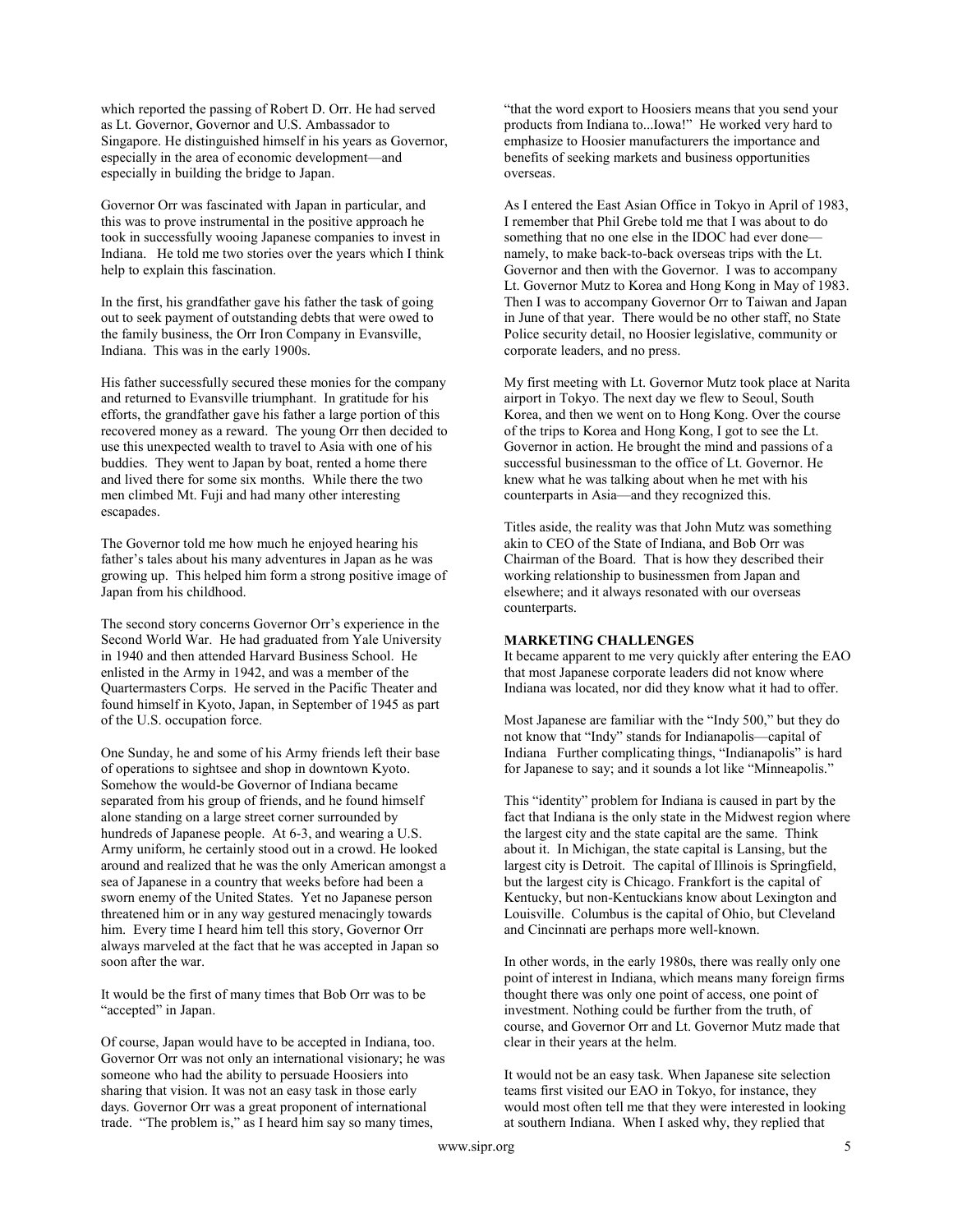northern Indiana had "too many unions and it must be colder there in winter." These rock-hard perceptions didn't start to subside until after Subaru-Isuzu Automotive, Inc. located in Lafayette, in the late 1980s.

Even today, I recommend that when dealing with Japanese firms, Hoosier leaders should have a map at the ready. I always start with a U.S. map. I spread it out and indicate where L.A. and San Francisco are, then where Washington, D.C., New York and Chicago are. Then I point out Indiana, highlighting its prime location, its transportation and logistics advantages as "Crossroads of America," the proximity to America's south and east and to Canada.

One thing the Japanese always pointed out when looking at the Indiana state map—in the 1980s and today—is the large clusters of "green" areas in southern Indiana where the state parks and forests are. The Japanese like nature and they have always been attracted to rural areas with lots of trees and scenery. In fact, many Japanese companies build and locate their headquarters plants in the Japanese countryside. Thus, Indiana's rural settings have a nostalgic appeal for Japanese investors.

Perhaps not coincidentally, I found that Japanese investors were very taken with communities that have "green" in their name. In Indiana, for example, we have Greenfield, Greensburg, Greencastle and Greenwood in Indiana—all of them are home to Japanese factories. Plus, Honda just selected Greensburg as the site for its new auto assembly plant.

#### EARLY JAPANESE CORPORATE CITIZENS

When I entered Indiana's EAO in Tokyo in April of 1983 there were only 18 Japanese companies operating in Indiana. They had all been in the state for some time—some since the 1960s. Half were manufacturing, and half were sales and distribution offices.

Two of these companies proved very helpful to our efforts to lure new Japanese investment to Indiana. George Gima of Alps Automotive and Alpine Electronics, for instance, was always available to us to meet with prospective Japanese investors who visited Indianapolis. Gima had lots of stories and could sell the virtues of any Indiana location.

Another helpful Japanese business leader was Shinji Yoko of TDK's sales office in Indianapolis. Like Alps and Alpine, TDK was a distributor for its automotive electronic parts. Yoko and his staffer, Terry Kusachi, were eager to help the state when we brought prospective Japanese investors here to visit. (Kusachi is now the owner/operator of the "New Japan" Japanese restaurant in Columbus, Indiana and Yoko is a senior executive with TDK's Tokyo headquarters.)

As I entered the EAO in April 1983, Charles Dodson had been working on what he termed "a big project." It turned out to be a joint venture between Sony and CBS (called CBS-Sony) to build a facility to manufacture compact discs, or CDs, as they came to be known. (Frankly, in 1983, we did not have any idea what a CD was, but we figured if Sony was involved it must be okay.)

After conducting a search of 48 states (all but Hawaii and Alaska), CBS-Sony announced in June of 1983 that it was choosing Terre Haute, Indiana, as the site for its first-ever CD plant in the U.S. I am sure this was partly influenced by the fact that CBS Records and Columbia House had their record distribution center in Terre Haute.

In any event, this was indeed a big project and big news. It would help to put Indiana on the map in Japan. The fact that Sony had chosen Indiana as the site for this important first factory turned the light "green" for other Japanese companies to consider Indiana. In a sense, Sony had vouched for Indiana. Many other Japanese firms would follow.

I happened to be in Indiana on my Indiana familiarization tour for the announcement ceremony that was held at the Terre Haute Country Club. Akio Morita, Chairman of Sony in Japan, and Norio Ohga, President of Sony in Japan, flew in by helicopter, as did the Chairman of CBS to join Governor Orr, Lt. Governor Mutz and Terre Haute Mayor Pete Chalos for the official announcement. Their presence underscored just how big a deal this was for Indiana. The "Digital Audio Disc Corporation," or DADC, was the first of the modern Japanese investment efforts in our state.

#### ORR'S FIRST JAPAN TRIP AS GOVERNOR

Governor Orr was originally scheduled to make his first official business trip to Japan as Governor in 1982. Dodson had worked hard on planning and preparation. However, because of the state's budget crisis, the Governor had to call a special session of the Indiana General Assembly to deal with it, and this prevented him from traveling to Japan as planned. I can remember Dodson describing how difficult it was for him to explain to Japanese business and political leaders who are far more sensitive to protocol and plans than are their American counterparts—why the Governor had been forced to postpone his trip.

There were no such obstacles in 1983, and the Governor made an Asian business trip to Taipei and then to Tokyo. One of the calls I arranged for him in Tokyo was at Mitsubishi Motors. It was our sense that Mitsubishi would be interested in building a plant in the U.S. in the future, and I thought it would be good to have an introductory meeting. We met with the Chairman and President of the company. The Chairman looked quite familiar to me, and when I looked at his business card I understood why. The Chairman's name was Tojo. He was the son of Hideki Tojo, Japan's wartime prime minister. He bore a striking resemblance to his father—but only in physical appearance. Governor Orr and I were astonished at how much the world had changed. In the span of less than four decades, the son of one Japan's imperial leaders and a soldier who fought against that regime were shaking hands and forging an economic partnership.

Another day, as we were riding to appointments in Tokyo, Governor Orr asked me where the Tennessee state office was. I told him Tennessee didn't have an office in Tokyo. "Ah, come on!" the Governor replied. "Then how come so many Japanese firms seem to be going there recently?" I explained to him that Governor Lamar Alexander was making personal visits to Japan several times each year, and that he was creating strong personal relationships with many leaders of Japanese industry by doing so. This seemed to make a strong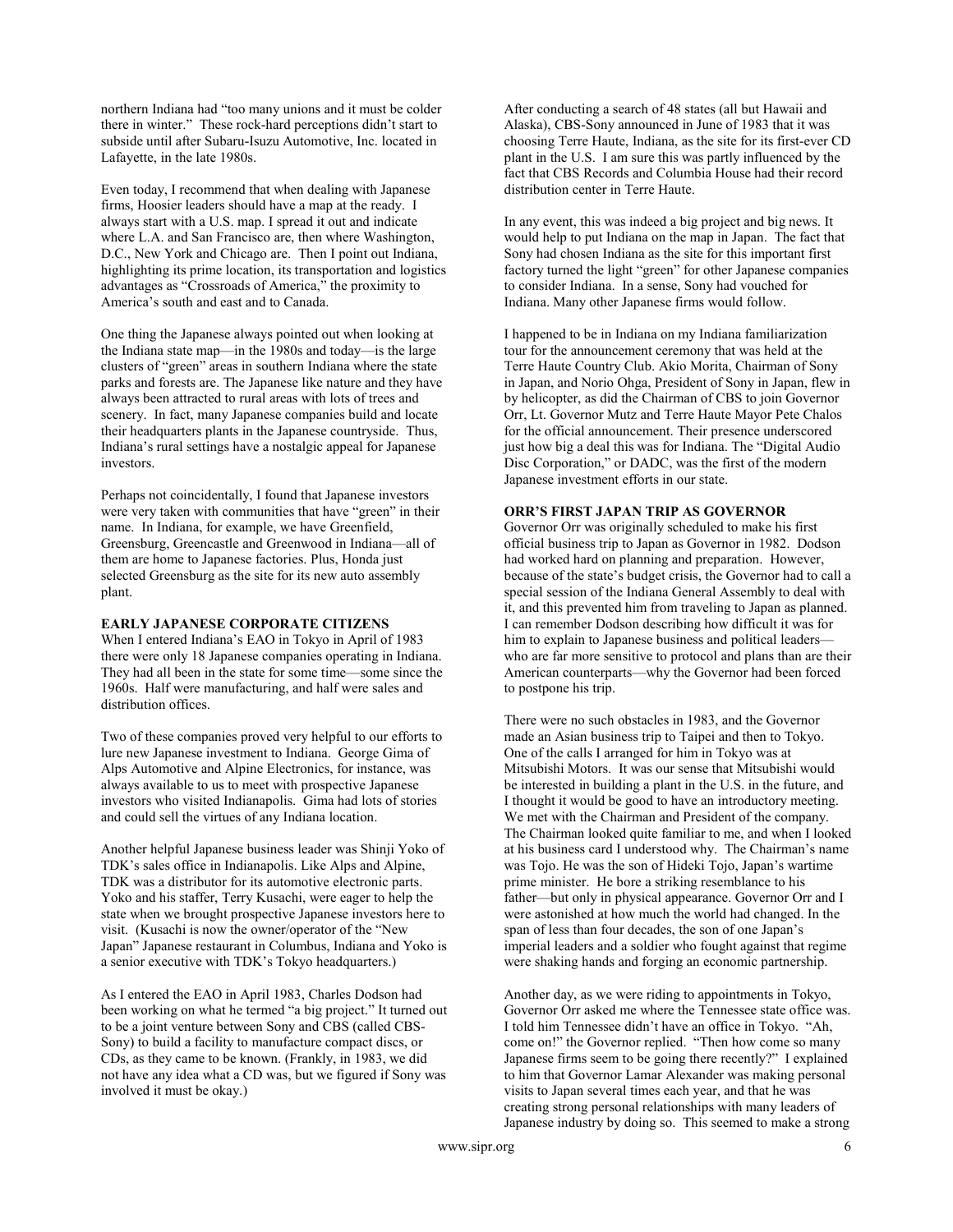impression on Governor Orr, and thereafter he increased the frequency of his visits to Japan.

Ambassador Mansfield hosted us at the Embassy during that first trip. President Jimmy Carter had appointed Mansfield, the former Speaker of the U.S. House of Representatives, to be U.S. Ambassador to Japan. When President Ronald Regan came into office, he created a lot of good will amongst the Japanese when he asked Mansfield to remain on as Ambassador. In all, Mansfield spent some twelve years in Tokyo as the U.S. Ambassador.

The Governor's trip to Japan came soon after the big announcement of Sony's decision to build the Digital Audio Disc Corporation plant in Terre Haute. The Governor visited Sony Chairman Akio Morita and with Sony President Norio Ohga in a sign of appreciation and friendship.

This new friendship was about to be sorely tested.

#### DEATH SENTENCE

The memory of the morning is still quite vivid. I had made my customary 90-minute commute to the Indiana EAO from my Japanese apartment in Kawasaki, and I had settled down at my desk with my tea to look at the morning newspapers and Telex messages that had arrived during the night from Indiana.

Upon picking up the Nihon Keizai Shimbun, Japan's Wall Street Journal, my eyes were immediately drawn to a very large headline on the front page with a caption about the "unitary tax" and a map of the U.S. on which Indiana was prominently featured as one of ten or so states that had this form of tax. I just started moaning, "NO, NO, NO, NO."

"Unitary tax" was the system of taxation whereby a company could be taxed not only on its earnings in a particular U.S. state, but also on its worldwide earnings. California was the main culprit in imposing this tax, soaking Indiana's new good friend, the Sony Corporation.

Needless to say, this was most disturbing to Morita, and he began a personal campaign against this form of taxation and against California and the other states that had the unitary tax wording on their books. Morita was a high profile member of Keidanren, a federation of economic organizations akin to our Chamber of Commerce, Japan's most prestigious business organization. He used this organization to lobby against this tax, which to them was very unfair.

I was dumbfounded that Indiana was lumped together with the other unitary-tax states. I had never heard of the unitary tax in relation to Indiana, and it had never been an issue in Indiana before. "Where did this come from?" I thought.

No matter its origins, the bottom line was that this designation of Indiana as a unitary-tax state would be the kiss of death to our efforts to attract any other Japanese companies to Indiana. We would be written off of every Japanese company's list of prospects.

I spent the rest of that day writing long Telexes back to the Indiana Department of Commerce to inform Governor Orr and Lt. Governor Mutz about this major problem. It took a

while for our state tax experts to confirm that, yes indeed, Indiana's tax codes did have wordings to the effect that it was up to the Governor's discretion to impose unitary taxation on a firm's earnings in Indiana. The Indiana Governor could do this without the approval of the legislature. However, no Governor had ever taken such action to date.

When we discovered this, I contacted Morita's staff to explain our situation, but it was not satisfactory to Morita. He said he believed Governor Orr would not impose it on his DADC plant in Terre Haute, but what about future Governors of Indiana? He wanted Indiana to eliminate this wording from our state tax codes. So I dutifully relayed this message back to Governor Orr and Lt. Governor Mutz.

It was very fortunate for Indiana that it had a Tokyo office at this time. If we had not, we might not have found out that we had been given this "death sentence" identification as a unitary-tax state. And we would not have been in a position to act on it.

It was also fortunate for Indiana that I could interact directly with Morita and his staffs at Sony and at Keidanren about Indiana's situation. As a member of the ASOA organization I also was positioned to meet Morita at Keidanren the day when he announced that he would be leading a mission to the U.S. in early 1984 to address this unitary tax issue. I quickly offered an invitation to Morita to visit Indiana. I then suggested that Governor Orr personally invite Morita and his group to visit Indiana. Morita and Keidanren agreed to include Indiana as a stop on their U.S. tour as a result of these actions, giving Indiana and the Governor a chance to defuse this landmine.

#### THE KEIDANREN MISSION

In May of 1984, a Keidanren mission of some 15 prominent Japanese businessmen, led by Chairman Morita of Sony, visited Indianapolis. It would be one of the most important visits to Indiana by any Japanese group ever.

In advance of the visit, Morita and Sony had informed us that they were considering to put additional investment into their Terre Haute DADC plant for a new laser disc line, but only if Indiana could solve this perplexing unitary-tax problem.

Governor Orr and Lt. Governor Mutz worked hard behind the scenes in advance of the Japanese mission's arrival to mold a bipartisan pledge that the unitary-tax wording in Indiana's tax codes would be eradicated in the next legislative session of 1985.

Indiana did its part, and so did Sony. When the Keidanren mission arrived in Indianapolis a large press conference was held, and at it Governor Orr and Lt. Governor Mutz announced Indiana's pledge to do away with Indiana's unitary tax. Morita, in turn, announced that Sony, out of gratitude, would make additional investments in Terre Haute to build laser discs. It was a very positive and upbeat press conference that was satisfying to all.

In fact, Morita was so pleased that Indiana had been the first state to repudiate its unitary-tax wording that he became an even stronger advocate for other Japanese companies moving to Indiana. Word of mouth is indeed sometimes the best form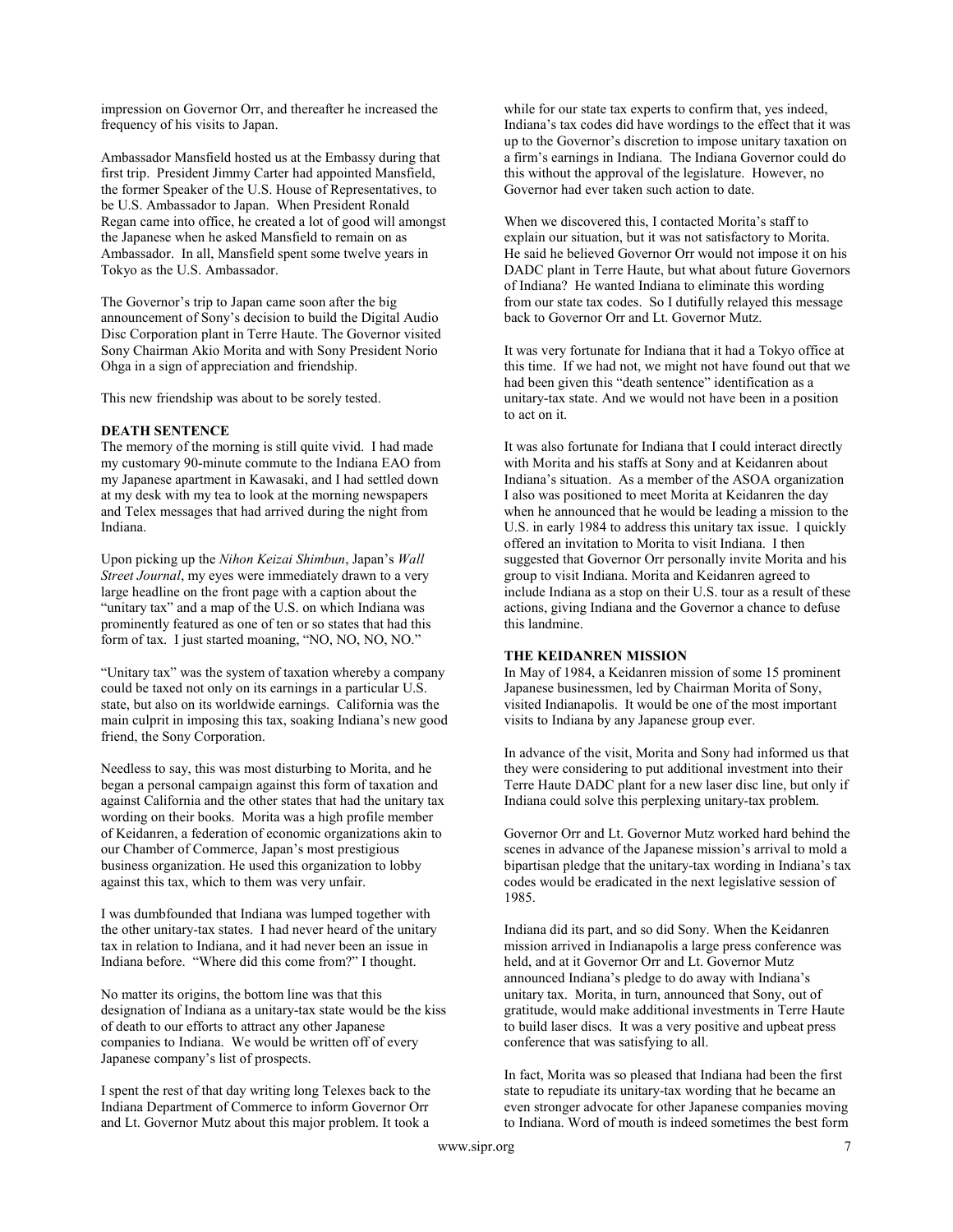of advertising, and as Morita's good name stood behind the good news from Indiana, Japanese business leaders grew more interested in Indiana and all it had to offer to Japanese firms wishing to set up shop in the U.S. Governor Orr and Lt. Governor Mutz became quite famous in Japan for having settled this perplexing issue, and this greatly aided our subsequent efforts to attract Japanese companies to locate in Indiana.

This success was a byproduct of bipartisan cooperation to do what's best for the state. Without farsighted leadership and good-faith partnership in state government, Indiana could have thrown it all away in 1984. Instead, state leaders from both parties and multiple levels of government worked together to fix a problem. In the process, not only was Indiana's "death sentence" lifted, but the state was given new life and greater promotion as a place that welcomed Japanese investment.

#### CAR CHASES

Even as the Orr-Mutz team added planks in the bridge to Japan, Indiana's neighbors were not standing still. Indeed, many of them were luring Japanese automakers.

Honda moved to the U.S. long before other Japanese auto companies, and in this way was truly a trendsetter and trailblazer. Investing in Ohio to build a motorcycle plant in the late 1970s, Honda was the first Japanese car company to move a production line to the U.S. Honda soon invested in an automobile factory in Marysville, Ohio, giving the Buckeye State a huge head start on Japanese auto manufacturing. As Indiana's own record with Sony underscores, first impressions mean everything in international trade relationships—especially with Japanese firms, which value and reward loyalty.

Nissan was the second Japanese car company to build in the U.S., choosing Smyrna, Tennessee, thanks in large measure to a proactive Governor who made trade with Japan a personal priority.

Soon after joining Indiana's Tokyo office, I made a visit to Mazda, which was rumored to be conducting a survey of several sites in the U.S. Midwest. We had good, productive meetings. I supplied Mazda officials with reams of information on our state's business climate and communities and available sites. Yet I had the very strong impression that Mazda's leadership was leaning towards another state. When it was announced that Mazda's new U.S.-based project would be a joint venture with Ford, it was obvious which state would win the Mazda Sweepstakes. Ford "encouraged" Mazda to invest in Flat Rock, Michigan, at which point Mazda threw out its own site-search study and went with Flat Rock.

As mentioned above, Governor Orr visited the Chairman and President of Mitsubishi Motors when he made his first business trip to Japan as Governor in June of 1983. Although there was no specific indication at the time that Mitsubishi was interested in building a plant in Indiana, I stayed in touch with them. This is a crucial element to attracting Japanese investment. Those long hours of cultivation pay off. Slow and steady does win the race.

About a year after Governor Orr's courtesy call, Mitsubishi Motors began to conduct a site survey of various states and locales. The lead Mitsubishi representative on the siteselection team was Shoichi "George" Osakatani. Osakatani was a sophisticated Japanese businessman with a command of English and a very sharp sense of humor. He was a pleasure to work with at all times. He would often call me at the EAO and ask for pieces of information about locations and cities. Other times he would call or stop by to offer direction on what Indiana should be doing to further its chances to meet his company's expectations.

Working on the Indianapolis staff of Mark Akers' Industrial Development Division at the Indiana Department of Commerce at the time was Jana Madden. She was assigned to the Mitsubishi project and did an excellent job providing both the EAO and our Japanese counterparts with information from Indiana.

The Diamond Star project, as it came to be known, was to be a joint venture between Mitsubishi and Chrysler. So when the first site selection mission visited Indiana it was composed of both Mitsubishi and Chrysler representatives. The project team was adamant about secrecy and maintaining confidentiality, so project meetings were held at the Governor's residence on Meridian Street in Indianapolis to insure privacy.

After showing them various "green field" sites around the state, they quickly focused in on a beautiful tract of land along the corner of State Road 38 and I-65 near Lafayette. Then discussions began in earnest on how that parcel of land could be molded to meet their needs.

Two organizations were particularly helpful in this project— PSI Energy and Norfolk Southern Railroad. Eager to protect the secrecy of the project, the Mitsubishi-Chrysler team did not want to acquire the land themselves, thus revealing their names and their intentions. Norfolk Southern Railroad's Dave Cox, along with Roscoe Beverly from the Industrial Development Division, understood this. Cox was able to persuade his team at Norfolk to take out the rights to the property in Norfolk's name, preserving the anonymity of the project's developers.

PSI Energy was the state's largest electric utility at the time. Steve Biggerstaff, who headed up PSI's Economic Development Division, was especially helpful in leading his team's assessment of the power needs of this project, as well as facilitating the negotiations on the electricity rates the new plant would receive. His attitude, like that of everyone in the project, was always, "Let's get it done."

Mark Davis was then the President of Greater Lafayette Progress, Inc., the economic development organization for the area. He worked extremely hard on this project, so did Dr. Leroy Silva of the Business and Industry Development Center of Purdue University.

Indiana's main competition was Illinois, and we were neckand-neck as we came to the finish line in early 1985. On the day the final decision was to be reached, the Indiana team assembled at the Governor's residence to answer any last minute questions the project might have. When the call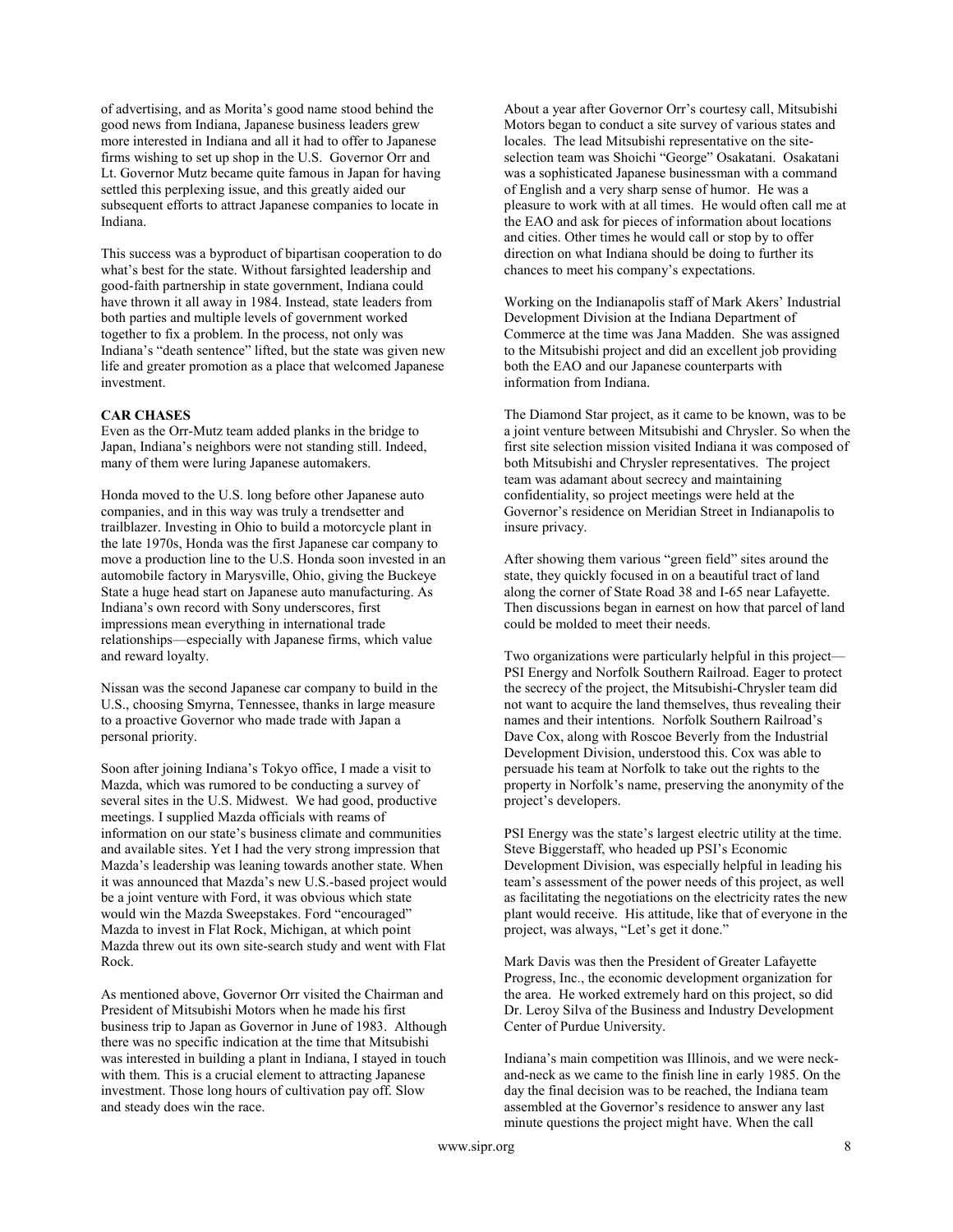finally came, Governor Orr took it and was the first to hear the crushing news: Mitsubishi and Chrysler had chosen the Bloomington-Normal, Illinois site as their new home. Our state team had worked on the project for close to a year, and this was very bitter news to us all.

A day or two after this final decision had been set in stone, Osakatani came to Indianapolis to meet with all of us who had been so involved in the project. After a year of working together, we had all become friends. He thanked us sincerely for our efforts, and it was apparent that he had hoped the project would have chosen Indiana and Lafayette. We learned that what swayed the project's final decision was that Illinois at the last moment offered Chrysler additional incentives for an existing Chrysler plant in Illinois if this new Diamond Star Project located in Bloomington-Normal. As Osakatani described it to us, "Mitsubishi was driving the bus, but Chrysler sat in the back telling us where to go!" Knowing that did not lessen the hurt that our Indiana team felt at the time.

On the heels of the Diamond Star project's decision to locate in Illinois in 1985, Toyota announced plans to build a Camry factory in the U.S. And our Indiana team girded up once again to throw the best pitch our state could muster to attract this exciting project.

After meetings with the Toyota team at its Toyota City headquarters in the Nagoya area, I flew to Indianapolis in advance of the visit by the Toyota site selection team to Indiana. The Toyota team had a limited amount of time to spend in Indiana so it was arranged that the Governor's plane would fly Toyota officials around the state to speed the search process. This would also leave more time on the ground for meetings. I flew with them as did others from our Indiana team. We went to all four corners of our state.

In trade negotiations, one learns to expect the unexpected. But sometimes the unexpected is totally unpredictable. On our stop in the Evansville area to look at sites there and in nearby Princeton, the entire Toyota site team and the Indiana state representatives were taken to a nice lunch with local dignitaries. Afterwards we were to re-board a bus that would take us back to the airport. The first person to get on the bus was the Toyota team leader, and I followed him on. The leader only got a short way into the bus, however, when he stopped. I couldn't guess what was wrong so I peered around him to look into the bus. There, sitting in the aisle in the middle of the bus, was a huge black dog. It was something like Cujo from the Steven King novel and film.

As our guest from Toyota stood frozen, I immediately told the bus driver that there was a problem. "Oh?" he replied. "Bart," he yelled, "did you get on the bus?" Then the driver promptly led the dog off of the bus. Everyone, including the Toyota team leader, was able to laugh about the episode.

I doubt it had anything to do with the "Cujo incident," but Toyota ultimately chose Georgetown, Kentucky, as the site for its first Camry factory in the U.S. What no one knew at the time in Indiana is that the Princeton site finished second to Georgetown in Toyota's evaluation of sites for the project. Indiana was once again the bridesmaid, and it hurt even more than it did when Mitsubishi-Chrysler went to Illinois.

Looking back on it now, it appears that Toyota wanted to go to Kentucky from the start. But the Toyota team did a farreaching survey of many Midwestern states. Perhaps that was to put additional pressure on Kentucky to offer more incentives.

To paraphrase Paul Harvey, the rest of the story about the Toyota project was that the leader of the site-selection team was an up-and-coming director at Toyota. He would later become the first non-Toyoda family member to become President of Toyota Motor Corporation. His name is Hiroshi Okuda. In the last several years he has been Chairman of Toyota.

Two times in a row in 1985, Indiana made an all-out, top-tobottom effort to land first Mitsubishi-Chrysler and then Toyota, but to no avail. We knew we had done our best, but for whatever reason those projects went elsewhere.

I was in Indiana the day of the Toyota announcement in Georgetown, Kentucky. The mood was predictably somber at the Department of Commerce. That afternoon, I received a call from one of the Toyota officials on the site selection team. He and one other executive from Toyota wished to visit our team to thank us for our efforts on behalf of their project. He told me what time they would arrive the next day to do so.

When I relayed this to the various Department of Commerce officials, there was almost a unanimous sentiment that this was a waste of our time. "Why should we spend more time in hearing from them that we finished second?" was the common reaction. I carefully explained that this was Japanese protocol and etiquette, and that Toyota sincerely wanted to thank us for the effort that Indiana had expended on its behalf. Grudgingly, everyone agreed to meet with the Toyota officials and to be polite, and the meeting took place the next day in a very positive and upbeat way.

The main messages conveyed to Toyota then by Governor Orr and Lt. Governor Mutz were that Indiana greatly appreciated Toyota's consideration of our state, that we would welcome Toyota suppliers to the Georgetown plant to locate here, and that we hoped Toyota would once again consider Indiana in the future as a location to build a manufacturing plant.

Given everything that has developed between Toyota and Indiana since then, I often think how pivotal that day back in 1985 was. Had we not been gracious in defeat, the Indiana landscape might look very different than it does today.

## A UNIQUE SITUATION

By the end of 1985, the U.S. Midwest was dotted with new Japanese plants: Mazda was in Michigan, Honda was in Ohio, Mitsubishi-Chrysler was in Illinois, Toyota was in Kentucky, and Nissan was in Tennessee.

Indiana sat in the middle with no Japanese auto assembly plant.

The "heat" that Governor Orr and Lt. Governor took over this reality was considerable. I recall the Governor's political foes and some in the press using maps of the Midwest showing all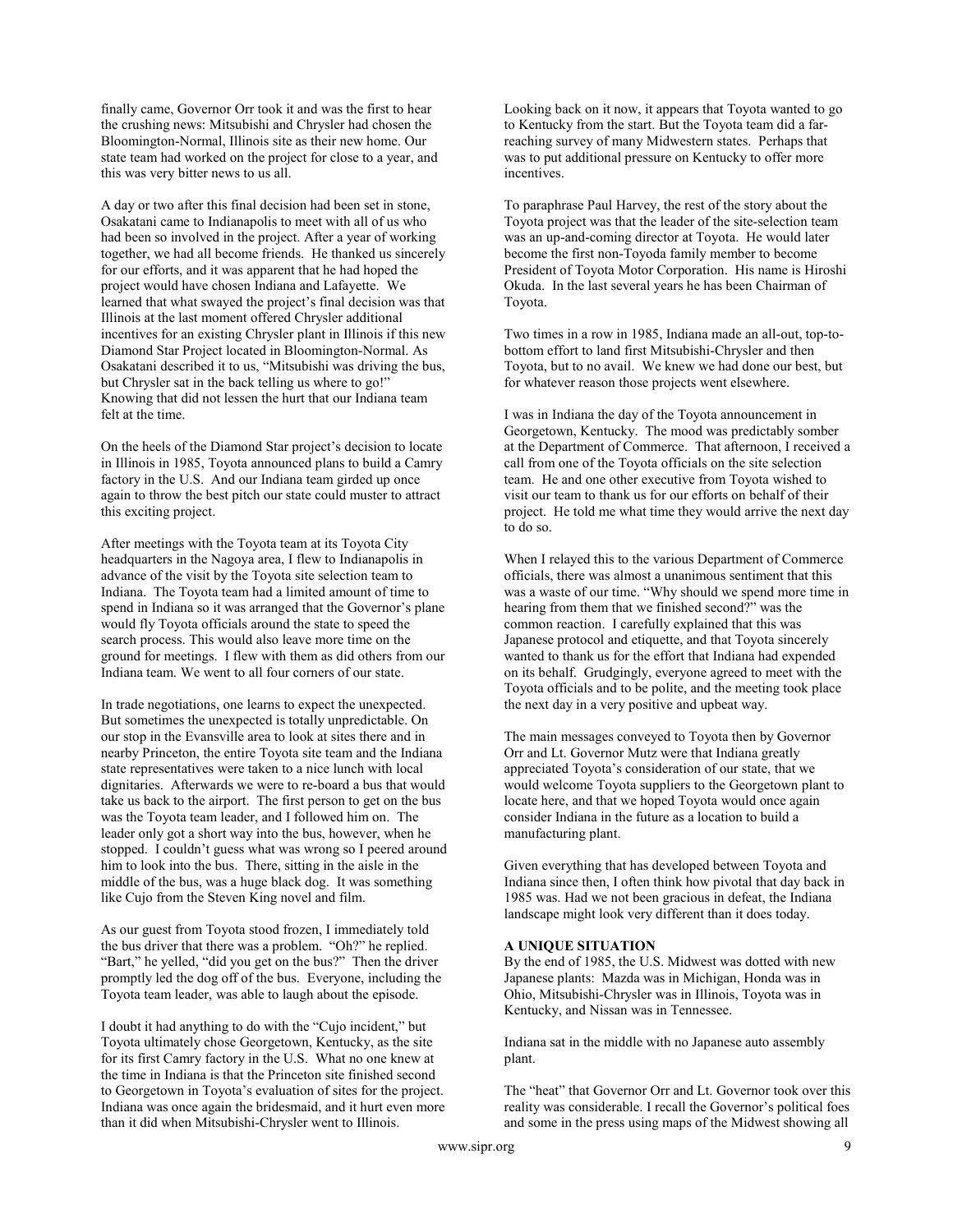the successes our neighboring states had in attracting Japanese car plants. "What is wrong with Indiana's state government?" some asked.

The political cartoonists rubbed salt in the wound. One of the more effective cartoons showed all the Midwest governors in different fishing boats. There was the Illinois Governor catching a Mitsubishi; the Ohio Governor catching a Honda; the Kentucky Governor catching a Toyota; the Michigan Governor catching a Mazda; and Bob Orr and John Mutz pulling up an old rubber boot.

However, there was one positive thing that resulted from the twin failures with Toyota and Mitsubishi-Chrysler: Indiana was perceived as "neutral" territory in the Midwest by all Japanese parts suppliers. This is because there were no Japanese auto plants located here making Indiana their exclusive territory. Indiana presented an ideal location to the parts suppliers of all the Japanese auto plants. A parts supplier could locate in Indiana and be close (within a day's trucking time), yet comfortably far enough away from its primary customer, be it Mazda in Michigan, or Honda in Ohio, or Mitsubishi-Chrysler in Illinois or Toyota in Kentucky.

Japanese parts suppliers were interested in establishing plants in the U.S. to service their main customer, but all of them had designs to expand their business with the Big Three and possibly other Japanese auto manufacturers in the future. They felt they would be denied this "freedom" to explore other auto business if they were located too close to their main, original customer.

This unique attraction Indiana offered to the Japanese parts suppliers for not having succeeded in wooing a Japanese car plant to our state would soon begin paying dividends.

# INCENTIVES

Incentives are the monies that are given by state and local governments to projects for infrastructure improvements (such as new roads and highways, extensions of water and sewer lines, utility connections, etc.), tax abatement for buildings and machinery, and training funds for developing new employees. The amount of incentives depends upon the dollars to be invested by the company in the new factory, as well as the number of new employees that will be hired by the company. Contrary to popular misconceptions, incentives are offered to all companies, domestic and foreign. They are not only for Japanese firms.

When I became Director of EAO, I remember Governor Orr and Lt. Governor Mutz telling me that Indiana would be competitive with any new factory project that came along, but that Indiana would not try to outbid any of our neighboring states in the competition. The goal was to offer any new project an incentive package commensurate with the investments the company would be making; a package that both parties, the state of Indiana and the investing company, could live with; a package that would not generate controversy.

Indiana is a small state in comparison to its neighbors. In most cases Indiana could not offer an incentive package as large as an Illinois or Ohio. What we always tried to stress to all new investment prospects, but especially those from Japan, was that while the short-term, up-front incentive monies from Indiana might not match those of another state, we were confident that the long-term costs of doing business in Indiana were much lower and would eventually save the company money. This was due to Indiana's low workercompensation rates, unemployment insurance and the overall lower cost of doing business in Indiana.

This was not an easy argument to make to our Japanese counterparts. After all, Japanese prefectures in Japan are carbon copies of one another in terms of their governance, tax policies, administration and connection to the Japanese government. In contrast, as I always explain to Japanese businessmen, the United States is like 50 different countries when it comes to governance and tax policy and administration. U.S. states, even neighboring ones, are very different from one another.

Thus, Japanese firms must carefully examine each state's own, unique government, tax system and business climate during their site-selection searches, and take nothing for granted.

# HOOSIER SUCCESSES

No matter what the cartoonists in the newspaper or opportunists in politics were saying, there were more successes than failures for Indiana's efforts to attract Japanese investment in the 1980s. Allow me to highlight just a few.

# Enkei

The Enkei project proves precisely how important personal connections are in Japan, and how important it is for a U.S. state to have representation in Japan.

Before I entered Indiana's Tokyo office, my close Japanese friend, Tsune Nakatsuji, President of Nakatsuji Limited in the Osaka area, had introduced me to Henry Sakamoto. Sakamoto was working for Mitsubishi Corporation, the world's largest trading company, and he was stationed at Mitsubishi's Osaka branch.

By the end of 1983, Sakamoto was re-assigned to Mitsubishi Corporation's Tokyo headquarters office, where he went to work in the Aluminum Department. Early in 1984 I invited him to lunch at the Foreign Correspondents Club in Tokyo so we could catch up on things. During the course of the conversation, he mentioned that he was working on a new investment project for the U.S. It was a joint venture between his firm and a company called "Enkei" in Hamamatsu, Japan, to build aluminum automobile wheels in the U.S.

I asked him what part of the U.S. he was considering. Sakamoto replied that he was looking at the West Coast. When I asked why, he said it was because that area of the U.S. is close to Japan. "Yes," I replied. "But where are your customers?" His answer was just what I expected it to be: the Midwest. That gave me an opportunity to pitch the Hoosier state, with all of its logistics and transportation advantages. He was interested enough to meet with a delegation from the City of Columbus, which was planning to visit Japan weeks later. I was responsible for arranging all their two-week itinerary of appointments in Japan.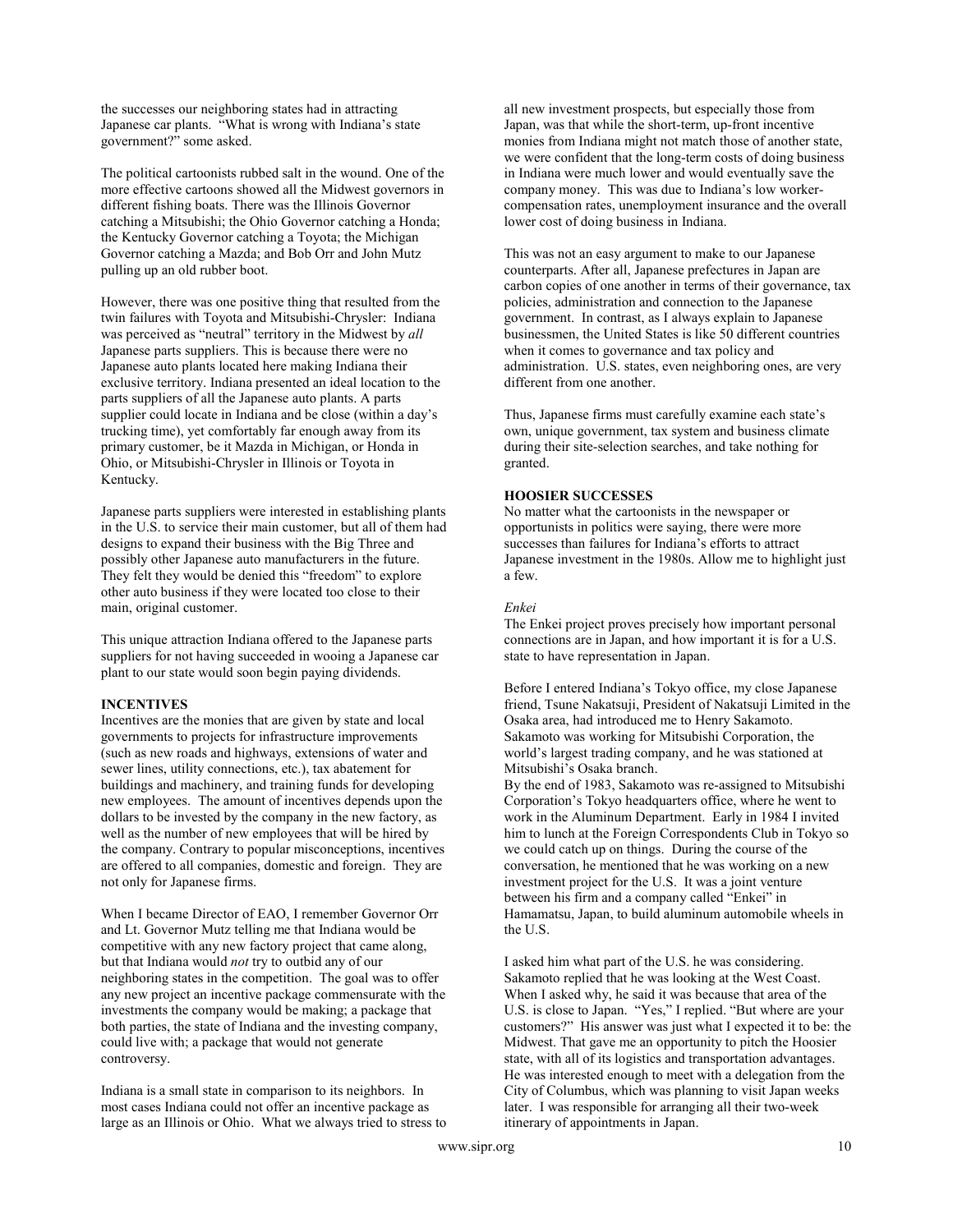As it turned out, Columbus Mayor Robert Stewart and Dave Richmond, the economic development director for Columbus, would hold their very first meeting of that twoweek period at Mitsubishi to discuss this joint venture concept with Enkei. (I should note that Mayor Stewart made 17 business trips to Japan in his 12 years in office. That's the main reason why there are at least 18 Japanese companies that call Columbus home today—the largest cluster of Japanese companies in Indiana.)

According to Stewart, that meeting is still vivid in his memory. When we arrived at Mitsubishi's headquarters that Monday morning in March of 1984, we met with the Director of Mitsubishi's Aluminum Department, Sakamoto and a few other Mitsubishi staff. Also in attendance were two executives from Enkei. "The very first question that the Mitsubishi Director asked Dave Richmond," Stewart recalls, "was 'Why *shouldn't* we invest in your city?""

According to Stewart, Richmond offered a very solid answer. He explained that Columbus was perhaps not a city for single persons, especially for single Japanese persons who might be moving to Columbus to work as engineers and temporary staff as the plant was being built and was in the start-up phase. In a sign of his grasp of the situation, Richmond thought that single Japanese men might be lonely there, and this could be a hardship for them. In contrast, however, he explained that Japanese families would enjoy the quality of life that Columbus had to offer. The Japanese accepted this explanation, and the meeting went on to be a very productive one.

Indiana and Columbus hosted several visits by the Mitsubishi-Enkei group. By the final visit, Enkei officials were convinced that Columbus was where they wanted to be. I joined Stewart's team and the Mitsubishi-Enkei representatives in the celebration that final night in Indiana. But tragedy struck a day later, when Enkei's senior managing director, head of the site selection team, collapsed inside the Detroit Metro airport en route from Indiana to Japan. He had a stroke and was in a coma. He died several days later in Detroit.

We stayed in close contact with the Enkei staff to learn of the funeral arrangements for the Enkei executive in Japan. Due to the circumstances of his death overseas it was decided that the memorial service for him would be held several weeks later in Hamamatus. I suggested to Mayor Stewart that he should attend this man's memorial service in Japan. Thanks to the efforts of Henry Schacht, President of Cummins Engine, Cummins agreed to pay the cost for the mayor's trip.

Mayor Stewart and I were the only American representatives from any U.S. state at the memorial service. When we entered the auditorium hall we were given a commemorative booklet of the Enkei senior managing director's life that contained pictures. One of the pictures in that book was of the Enkei executive with Mayor Stewart. It had been taken on his last visit to Columbus, just a few weeks before. Seeing that only confirmed that the mayor had made the right decision to pay his respects to his friend and partner in person.

A short time later, when the Enkei/Mitsubishi project officially announced that it had chosen Columbus, Indiana, as its site for the new aluminum automobile wheel factory, it was a momentous step for Indiana. This would be the first "modern" (post-1980) auto- related Japanese firm to choose Indiana as its U.S. base. As such, it would blaze the trail for many other Japanese prospects.

This is not the end of the tale, however. When Enkei conducted its groundbreaking ceremony at Woodside Industrial Park along I-65, just south of the Columbus exit, the company brought in a Japanese Shinto priest for a traditional Japanese ceremony to "cleanse" the site and pray for the success of the new company. The Japanese priest wore the formal kimono garments of a Shinto priest for the ceremony, and prayed at a small Shinto table altar that was put up on the site. As expected, Governor Orr, Lt. Governor Mutz, and Mayor Stewart participated in the groundbreaking ceremony.

The next day, when The Columbus Republic published a photo of the ceremony, various calls and letters of "protest" began to bubble up, criticizing Mayor Stewart and Governor Orr and Lt. Governor Mutz for participating in such a "heathen" ceremony.

These negative reactions caught Stewart and his wife by surprise. It made them begin to wonder how such cultural insensitivity in their community could be addressed. This led Barbara Stewart to conceive of and plan an annual "Ethnic Expo" that Columbus would host in order to showcase the ethnic backgrounds of all persons living in Columbus and Bartholomew County. It would be held over a three-day weekend in early October each year on the streets of downtown Columbus, near City Hall. There would be cultural booths of different countries on display, singers, dancers, and performances throughout the weekend that would highlight different cultures, and there would be many food booths selling dishes from around the world. There would also be a major parade held on Saturday morning that would pass through the main streets of Columbus, featuring floats depicting different countries and cultures.

To top it off, each year a different country would be chosen as the "host" culture for that year's Ethnic Expo. The Ethnic Expo has grown over the years to become one of the featured events not only for Columbus but also for southern Indiana as thousands attend each year.

Predictably, out of all the myriad food booths that are to be found each year at Columbus' Ethnic Expo, one of the most popular is the Japanese booth, which features "Yakitori" or grilled chicken on a stick and other delicacies. This particular booth is unique because all the Japanese firms operating in Columbus take turns year to year in raising the budget necessary, staffing the booth, and preparing and cooking the food. All proceeds the Japanese food booth makes each year are then donated to a local charity. How's that for good corporate citizenship?

#### Alpine

The first I heard of the Alpine project came when a representative of the large Japanese construction firm, Takenaka Corporation, visited the EAO to introduce himself.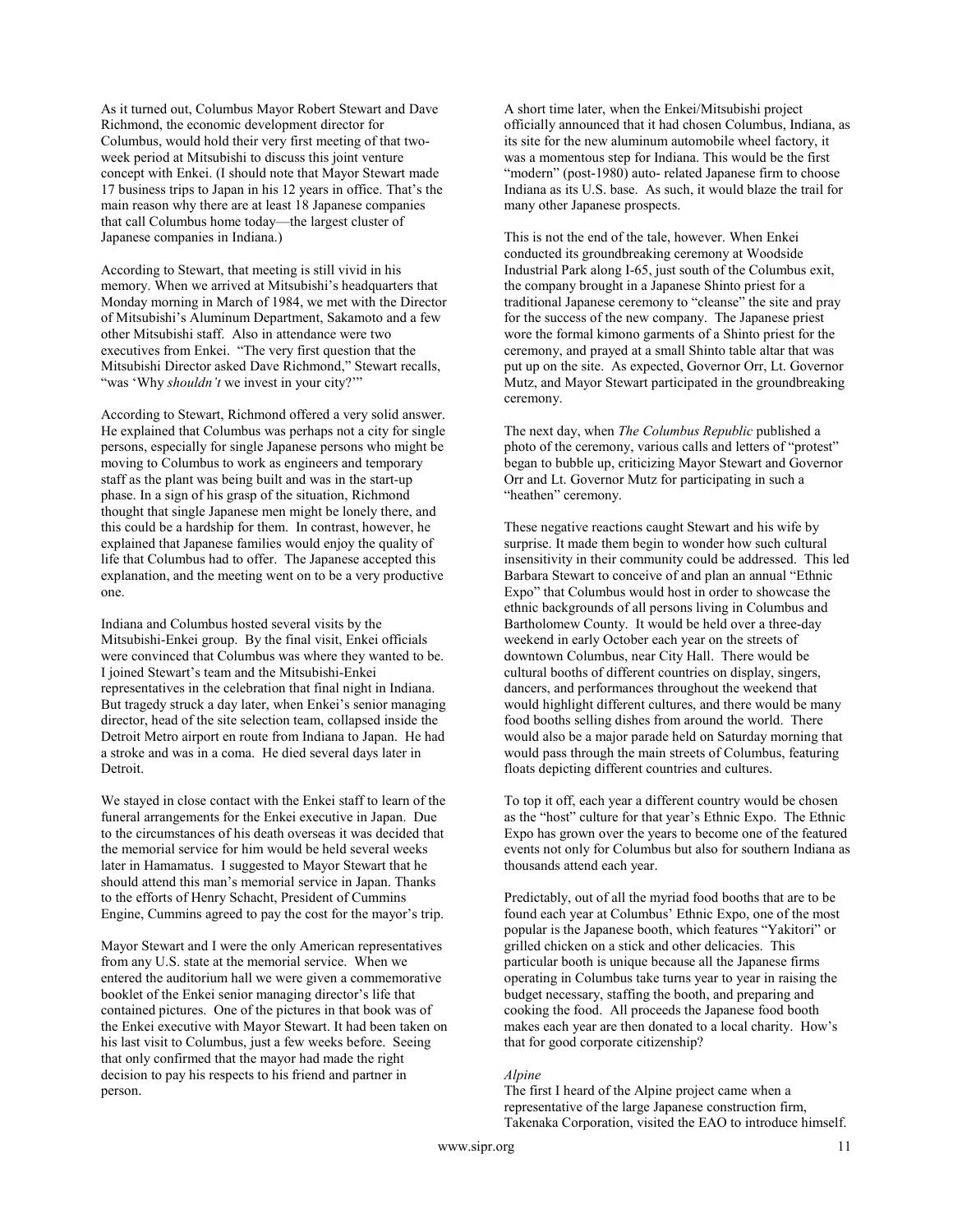He told me he was working on a project for one of Takenaka's traditional Japanese clients that wanted to build a factory in the U.S. Midwest. Takenaka was assisting the client by compiling information on different states, communities and sites. The Takenaka representative asked me for all the information I had on Indiana communities and their available sites. He also wanted data on our state government and Indiana's attractions and potential incentive programs.

This man became a frequent visitor to my office, and I ultimately learned that his client was Alpine Electronics, a subsidiary of the large Japanese electronics firm, Alps Electric. Alpine was looking to build a U.S. factory to manufacture car radio and stereo systems for Honda and others. When the time came for an Alpine site-selection team to visit Indiana, I accompanied Alpine officials on their rounds of different Hoosier communities. They quickly singled out a site in Greenwood as the one that interested them because of its close proximity to Indianapolis and good visibility from I-65.

There was one "problem" with the site, however. On it sat a Knights of Columbus hall. To the Alpine site selection team members, this was perceived as a "church," and they couldn't see how they could ask it to move despite the assurances of Greenwood and state officials that it would probably be workable.

The mayor of Greenwood at the time was Jeanette Surina, a dynamic leader with a fiery, outgoing personality to match her head of red hair. The Japanese loved her direct, straightforward approach to things. Mayor Surina was aware of the misgivings that the Japanese had about the Knights of Columbus facility. When we got to the site on a second visit with the Alpine team, she jumped out of the van, grabbed the hand of the leader of the Alpine team, Mr. Ishiguro, and proceeded to lead him into the K of C hall. After a long while, the two emerged from the hall and walked back to our group. Mr. Ishiguro announced to his team that it would not be a problem for the project to ask the hall to relocate to another area. Everyone, Japanese and American, was happy to hear the good news.

When I had the chance to ask Mayor Surina what had changed Mr. Ishiguro's mind, her response was priceless: "I just took him inside and bought him a beer at the bar," she said. "Then he knew it was definitely not a church!"

#### Diamet

Today, the company located at 1751 Arcadia Drive in Columbus, Indiana, is known as "PMG Indiana Corporation," but the original company name was Diamet. It was a subsidiary of Mitsubishi Metals (later to be called Mitsubishi Materials), which made auto components out of powdered metal.

Diamet was another investment coup for Columbus and the state of Indiana. First, it was another Mitsubishi company, which meant Indiana was gaining the confidence and trust of that prestigious business group. Second, with its exciting powdered-metal technology, Diamet would serve as another high-tech addition to Indiana's changing industrial landscape.

Again, we learned to expect the unexpected. During the announcement ceremony at City Hall the President of Mitsubishi Metal's U.S. headquarters in New York began to experience loss of vision in one of his eyes. He made this known right away, and Brooke Tuttle, the economic development director for Columbus who succeeded Dave Richmond, took him to a local eye doctor. We later learned that the diagnosis was not good. The doctor told the Mitsubishi leader that he was suffering from a detached retina, and that he was going to lose sight in the eye from it.

J. Irwin Miller, Honorary Chairman of Cummins Engine Company and Irwin Management Company and Director of the Irwin Financial Corporation, overheard the news about the plight of our Mitsubishi guest and immediately offered to help. He called his personal physician at the Mayo Clinic in Rochester, Minnesota, explained the situation to him, and asked him to have the Mayo Clinic's best eye doctor standing by. Then, he ordered his personal jet in Columbus to prepare for the journey to the Mayo Clinic in Minnesota. The President was promptly taken to the Columbus airport and put on Miller's jet for the journey. As a result of Miller's generosity and the special treatment that the Mitsubishi President received at the Mayo Clinic, his retina was reattached and his eye sight was saved.

It goes without saying that the Mitsubishi team was deeply grateful. There is no better grapevine in the world than the "Japanese grapevine," and this story would be spread far and wide by all of the Japanese who were in attendance that day. Mitsubishi was not the only benefactor of Miller's kindness that day. The City of Columbus—and the State of Indiana also benefited from the very positive image generated by this episode. We always said that Indiana was a place that welcomed and took care of its guests; on that day, J. Irwin Miller showed it.

#### Fujitsu Ten

The day Fujitsu Ten announced it had selected Rushville, Indiana, as the location for its first U.S. factory to assemble car radio and stereo systems for Toyota was remarkable because of the energy and enthusiasm of the people of Rushville, who were hungry for jobs and opportunities. I went to Rushville with Governor Orr, Lt. Governor Mutz and the President of Fujitsu Ten, who had flown in from Kobe, Japan. The press conference took place in the County Courthouse in the middle of town. The response of the Rushville citizens was the greatest I have ever seen before or since. People clapped their hands. People stamped their feet. People shouted out welcomes. It was the most enthusiastic outpouring of joy and happiness that any community has shown in my experience. None of us who were there that day will ever forget it.

#### Aisin Seiki

After the bitter outcome of the Toyota Camry project, we were determined to do everything possible to attract Toyota suppliers to Indiana. The company at the top of the target list was Aisin Seiki, the second-largest auto parts supplier in Japan to Toyota (after Nippondenso, which is now known as Denso).

After we at the EAO made initial contacts with Aisin's headquarters in Kariya City, Governor Orr and Senator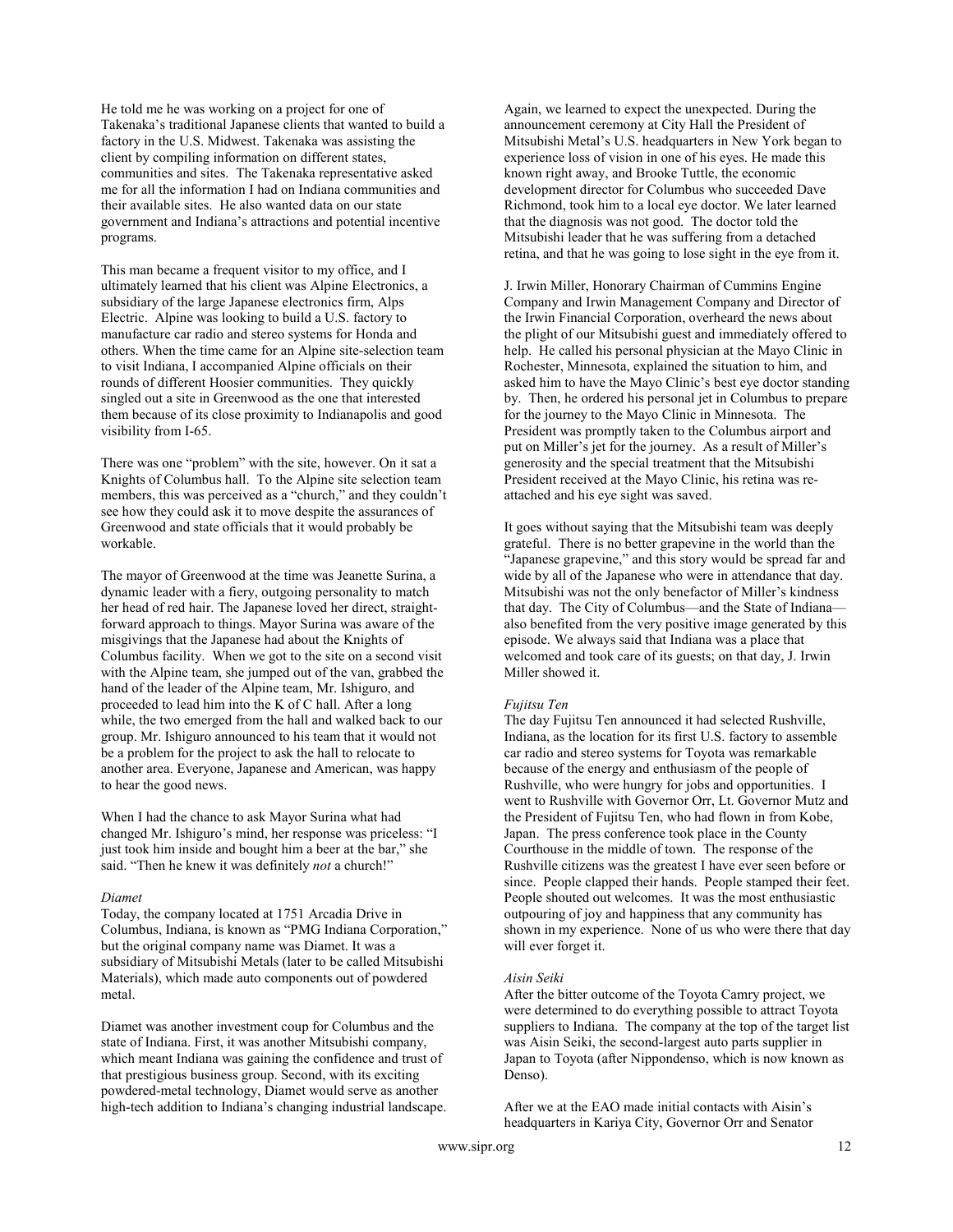Robert Garton, Speaker Pro Tem of the Indiana Senate, included Aisin on their itinerary during a swing through Japan in October of 1985. The three of us met with Takashi Sugimoto, Managing Director and General Manager of the International Division for Aisin, and members of his staff, including Sam Hattori.

Sugimoto wore an exceptionally stern face that day and sat with his arms folded during most of the meeting. He listened quietly while Governor Orr and Senator Garton spoke about Indiana, what separated it from other Midwestern states, and their interest in personally welcoming Aisin to come for a visit. Sugimoto, in response, told Governor Orr and Senator Garton that Aisin had no plans to move to the U.S., and he asked them to understand his position. Governor Orr's response was to say that Indiana would welcome Aisin at any time in the future, should their plans may change—the perfect posture to take, as we had learned several times before.

As disappointing as the meeting was, I told the Governor and Senator Garton that Aisin would have to go to the U.S. to supply Toyota at some point. The timing was not right for Aisin to begin a site search—not yet.

Sure enough, in early 1986 our office began working with Sugimoto and his site-selection team to provide them with specific information on Indiana and its communities. When the Aisin site-selection team visited Indiana, they became most interested in Seymour, Indiana, and its location along I-65, just an hour north of Louisville, Kentucky. Executive Director of the Jackson County Economic Development Corporation Jim Plump did an outstanding job of welcoming the Aisin site team and providing them with all the information they requested. Talks progressed smoothly and things began looking very good for Seymour.

Aisin's plans were to initially invest some \$15 million to build a factory on a 70-acre site, hire some 200 workers and produce auto components for Toyota's plant in Georgetown, Kentucky. Plump kept me informed of developments on his end, and I coordinated messages to the Aisin staff in Japan. All seemed to be going very well until we hit the "604" issue. Yet again, we were learning to expect the unexpected.

This time, however, it had nothing to do with guard dogs or detached retinas.

The east fork of the White River is two miles to the north of the site at an elevation of 558 feet above sea level. Despite the fact that a 100-year flood plan of the area showed that there were no flooding issues with the site that Aisin was interested in, Aisin officials were adamant that they wanted the state to provide extra incentives to raise the pad of their factory (which was originally at about 598 feet above sea level) to 604 feet above sea level. Aisin's reasoning? The 604-feet mark is the elevation of the Ben Franklin Distribution Center that was located just across from the proposed Aisin site.

One of the Aisin staff called me at my Tokyo office and asked me to visit Aisin's headquarters in Kariya the next day. I traveled there and met with Sugimoto and his staff. Sugimoto told me that he would not make a final decision on Seymour until either Governor Orr or Lt. Governor Mutz

would travel to Japan and meet with him to finalize things. He was very determined about this. I understood and relayed the urgent message back to the Governor and Lt. Governor.

It is a testament to the commitment of Bob Orr and John Mutz to bring new investment to Indiana that they decided one of them had to travel to Japan to allay Aisin's concerns. Governor Orr had some scheduled events he could not get out of, so Lt. Governor Mutz would make the unexpected trip, even though the Indiana legislature was in session and the Lt. Governor presides over the Senate.

It was also a testament to the trust that Governor Orr and Lt. Governor Mutz gave to their staff. They both asked me one important question: "Larry, is it worth it?" In other words, should the state go these extra steps and provide extra incentives to meet the company's demands? Considering that Aisin was planning to invest around \$15 million and hire 200 workers (about the average figures for Japanese projects at the time), I was sure that this project would continue to grow in the future. So I replied emphatically, "Yes!"

The Lt. Governor departed Indiana the very next Saturday and arrived in Tokyo on Sunday afternoon. When we met with Sugimoto on Monday, he made it clear that Aisin wanted the state to increase its proposed incentives in order to raise the elevation of the factory pad to the same height that the Ben Franklin facility in Seymour had. This would cost the state an additional \$100,000 or so in infrastructure improvements.

The Lt. Governor told Sugimoto that he would have an answer for him the next morning. That night, in a call back to Indianapolis, Lt. Governor Mutz worked out the extra financial arrangements with Chuck Preston, who was Director of the Business and Financial Services Division of the Department of Commerce. When the Aisin site-selection team members met us at the EAO the next day, the Lt. Governor announced that Indiana was ready to meet their requests and seal the deal. Four months later, Aisin was breaking ground in Seymour. While the factory was being built, Hattori was the only Aisin representative in Indiana, and he opened a small liaison office for the project in southern Indianapolis. He always referred to himself as "a small potato" in the Aisin hierarchy. This "small potato" is now the president and CEO of the Seymour facility.

Our predictions about Aisin and its growth potential were realized. Not only did the Aisin U.S.A. plant in Seymour expand multiple times, growing its number of associates to some 1,800 today, the company also facilitated other Aisin group investments in Indiana, as The Indianapolis Star detailed in June of 2006. Aisin-related firms now operating in Indiana include:

- Aisin Drivetrain in Crothersville, which employs 386 associates and makes industrial drive-trains, automotive brakes and chassis;
- Aisin Brake & Chassis in Terre Haute, which employs 358 associates and makes brake drums and cylinders;
- INTAT Precision in Rushville, which is owned by Aisin Takaoka and is a foundry making brake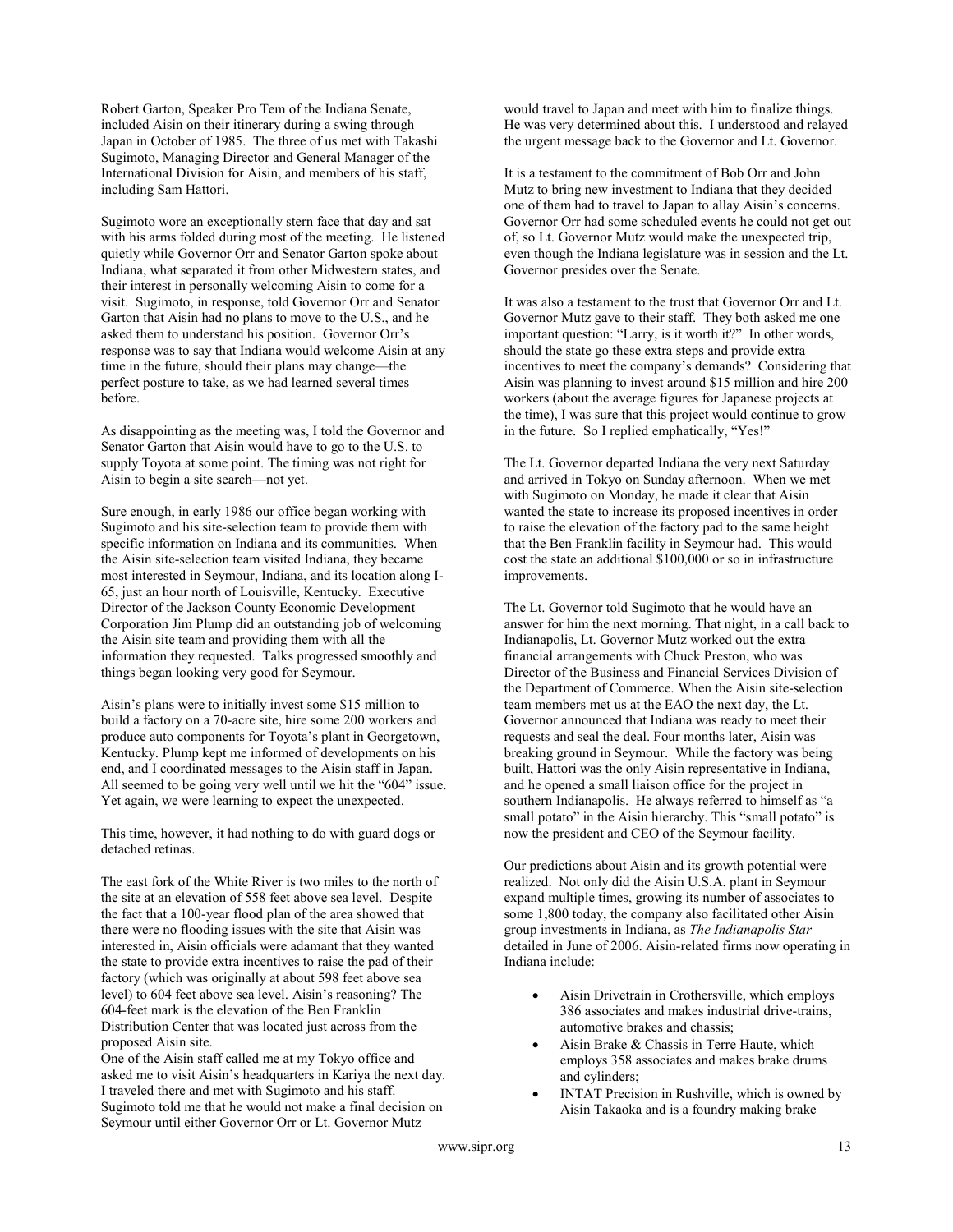drums, rotors, and engine bearing caps with a workforce of 371;

- ATTC Manufacturing in Tell City, which is a subsidiary of Aisin Takaoka and makes ductile and gray iron castings and employs 200;
- Aisin Holdings of America, which is located in Franklin and operates a logistics center for distribution and process control that employs 50; and
- Aisin Chemical in Crothersville, which is expected to open in 2007 with 30 employees.

In short, the extra steps that Governor Orr and Lt. Governor Mutz took in 1986 to accommodate Aisin on its initial site requirements certainly did pay off.

#### SUBARU-ISUZU AUTOMOTIVE, INC.

In early 1986, I arranged an appointment with the Tokyo office of the International Division of Fuji Heavy Industries (FHI), the maker of the Subaru brand of cars. FHI was rumored to be considering a move to the U.S. I won't forget that meeting because I was grilled for several hours by the head of the International Division as to why Indiana had not been successful in attracting one of the previous Japanese auto firms that moved to the U.S. I spent the appointment explaining about each of the earlier auto plant projects and the special circumstances, beyond Indiana's control, that opened the way for neighboring states and closed the door on Indiana.

I supplied FHI with books of information on Indiana's advantages, communities and sites. It was our understanding that we were dealing solely with an FHI project to build Subaru cars in the U.S. But a few months later I learned that FHI and Isuzu Motors Limited would form a joint venture to manufacture cars and trucks in the United States. Fuji Heavy Industries was to have 50 percent of the venture, and Isuzu was to have 50 percent. That was big news to us in Indiana.

My colleagues in Indianapolis and I began discussions with a site-selection team consisting of Subaru and Isuzu representatives. After looking at a number of candidate areas, the combined Subaru-Isuzu team focused in on the Lafayette, Indiana, site north of state road 38 and bordering on the western side of I-65. This was the same site of some 869 acres that Mitsubishi Motors had been so enthused about a year before.

Due to the experience our state team had accrued in showing Mitsubishi that site, Indiana was ready to answer any question the Subaru-Isuzu team had about it. Norfolk Southern Railroad still held the option on this site which was very helpful. Mark Davis, the President of Greater Lafayette Progress, Inc., was again extremely cooperative and helpful in facilitating the best community response possible to the project's requests and needs.

The name of the new auto assembly plant was to be Subaru-Isuzu Automotive, Inc. or SIA. There would be two separate assembly lines inside the factory. Subaru would produce a four-door sedan and station wagon on one, and Isuzu would produce pickup trucks and utility vehicles on the other. During the first stage of the plant, the company was projected to make 120,000 vehicles a year, and in the second stage 240,000 vehicles. The planned employment was 1,700 at start-up and an additional 1,500 employees in the second stage. The projected start of the plant's production was late 1989.

The dollar investment by FHI and Isuzu in SIA was to be \$500 million in stage one and \$390 million in stage two.

The joint venture team identified four individuals who would serve as the top executives of the new joint venture company: Tamon Yamamoto of FHI was to be the President and Chief Executive Officer of SIA; Masaharu Masumitsu of FHI was to be Executive Vice President and Chief Financial Officer of SIA; Motoyuki Shinoda of Isuzu was to be Executive Vice President and Chief Operating Officer of Manufacturing and Engineering for SIA; and Tadasu Ejiri of Isuzu was to be Senior Vice President of Finance for SIA.

Indiana was committed to success on this project. This was a full team effort, which involved the Department of Commerce's Industrial Development Division, Business and Financial Services Division, Community Development Division and many others. All of us, after the previous auto projects went elsewhere, were completely focused and determined to bring the SIA plant to Indiana.

Vital to that effort was a strong working relationship on the local level with the following persons: Mark Davis of Greater Lafayette Progress; Mayor Jim Riehle of Lafayette; Mayor Sonya Margerum of West Lafayette; Dr. Steven Beering, President of Purdue University; Dr. Leroy Silva, Director of the Business and Industry Development Center (BIDC) for Purdue University; Sue Scholer, Eugene Moore, and Bruce Osborn (the three county commissioners of Tippecanoe County); and Kenny Yost, Town Board President and other officials of the Town of Dayton, which is located near the SIA site. And as usual, we had the full support and leadership of Governor Orr and Lt. Governor Mutz.

On one of the visits to Lafayette by the Subaru-Isuzu selection team Eugene Moore was asked to make some introductory remarks at a luncheon that was held in honor of the visitors. A 75-year-old farmer, Moore didn't waste our guests' time with some flowery speech. "Welcome," he began. "Please come back." And with that, he was finished. At first the local and state officials in attendance were aghast that he did not say more to welcome the visitors and encourage them to locate their manufacturing plant there. However, his brevity seemed to have the opposite effect. Mark Davis told me how Masumitsu leaned over to him, smiled, slapped him on the knee, and said, "That was the best speech yet!" Indeed, Moore had said all that really mattered: The SIA team was a welcomed guest, and we wanted it to return for good. I'm not surprised the Japanese appreciated Moore's Hoosier candor and brevity.

Due to the size of the combined Subaru and Isuzu site selection team (perhaps 20 members), it was arranged for them to be transported around the Lafayette area in a large motor home. (Try to keep that inconspicuous and confidential!) The team wanted to visit the Lafayette Mall for some shopping one day. The Japanese visitors were given an hour to look around the mall before they had to return to the